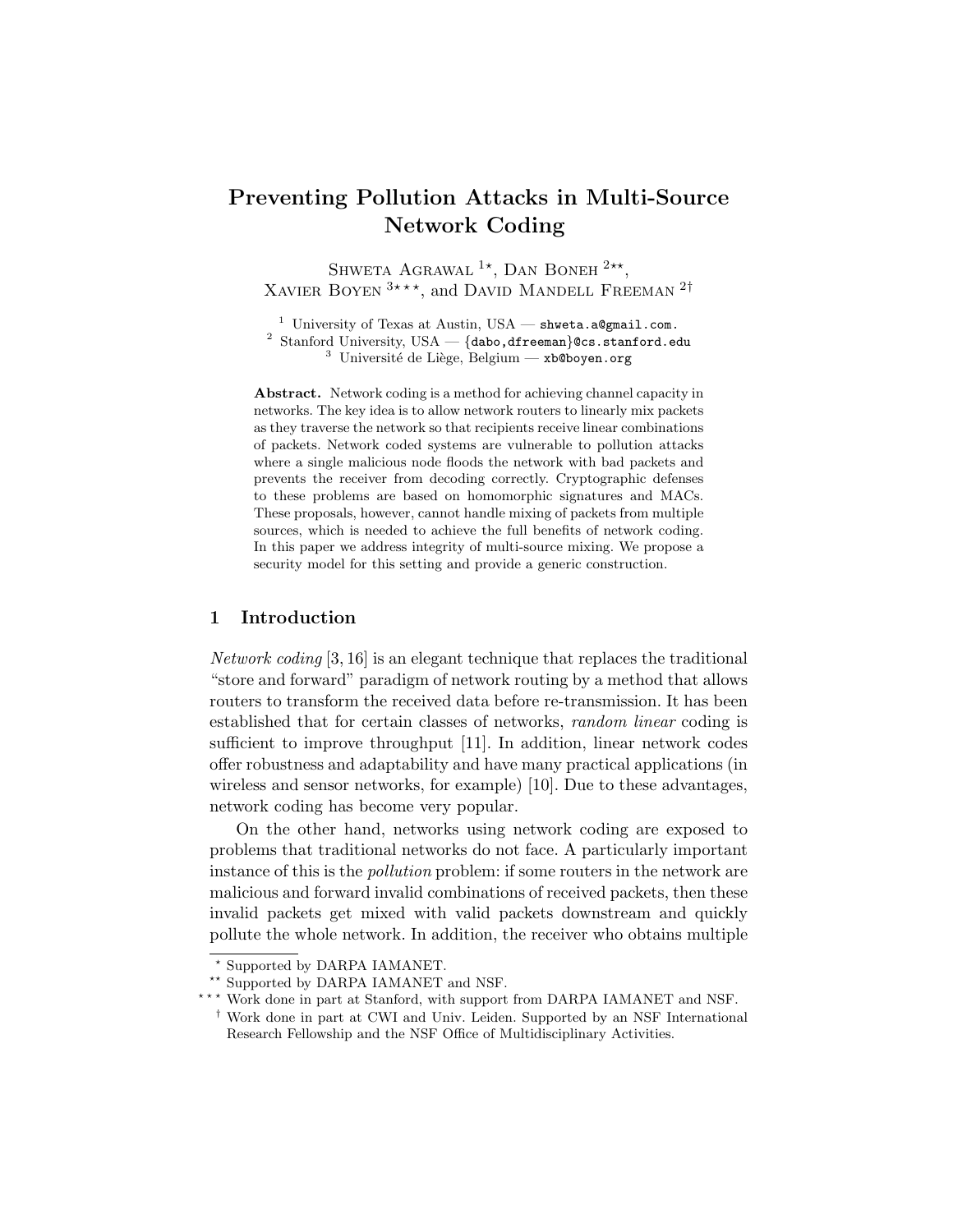packets has no way of ascertaining which of these are valid and should be used for decoding. Indeed, using even one invalid packet during the decoding process causes all the messages to be decoded wrongly. For a detailed discussion of pollution attacks, we refer the reader to [4, 19, 12].

To prevent the network from being flooded with invalid packets, it is desirable to have "hop-by-hop containment." This means that even if a bad packet gets injected into the network, it is detected and discarded at the very next hop. Thus, it can be dropped before it is combined with any other packets, preventing its pollution from spreading.

Hop-by-hop containment cannot be achieved by standard signatures or MACs. As pointed out in [1], signing the message packets does not help since recipients do not have the original message packets and therefore cannot verify the signature. Nor does signing the entire message prior to transmission work, because it forces the recipient to decode exponentially many subsets of received packets to find a decoded message with a consistent signature. Thus, new integrity mechanisms are needed to mitigate pollution attacks.

Previous Work. Security of network coding has been considered from both the information-theoretic and cryptographic perspectives. In the former, the adversary is modelled as having control over a limited number of links in the network. Such approaches, though useful for wireline networks, have limited application in wireless networks. For a detailed discussion of these techniques, see e.g. [6, 9, 13, 14]. Cryptographic techniques have also been proposed, e.g. in [7, 17, 19, 4]. These authors construct digital signatures for signing a linear subspace. If V is a subspace and  $\sigma$  its signature, then there is a verification algorithm which accepts the pair  $(v, \sigma)$  for all  $v \in V$ , but it is difficult to construct a vector  $y \notin V$  for which the pair  $(y, \sigma)$  verifies. An alternative approach is to use a MAC (instead of a signature) for integrity of a linear subspace; see [1, 18].

While the signature and MAC schemes in [7, 17, 19, 4, 1] are elegant, they are quite limited: they only allow routers to combine vectors from a single sender. (Furthermore, the constructions of [7, 17, 19] require a new public key to be generated for each file, thus hurting efficiency.) Traditional network coding assumes a network where many senders simultaneously send messages and network routers linearly combine vectors from multiple senders. This setting is essential in showing that network coding can improve the efficiency of 802.11 wireless networks [15].

Our Contribution. Our goal is to construct a signature mechanism that provides integrity when network routers combine packets from many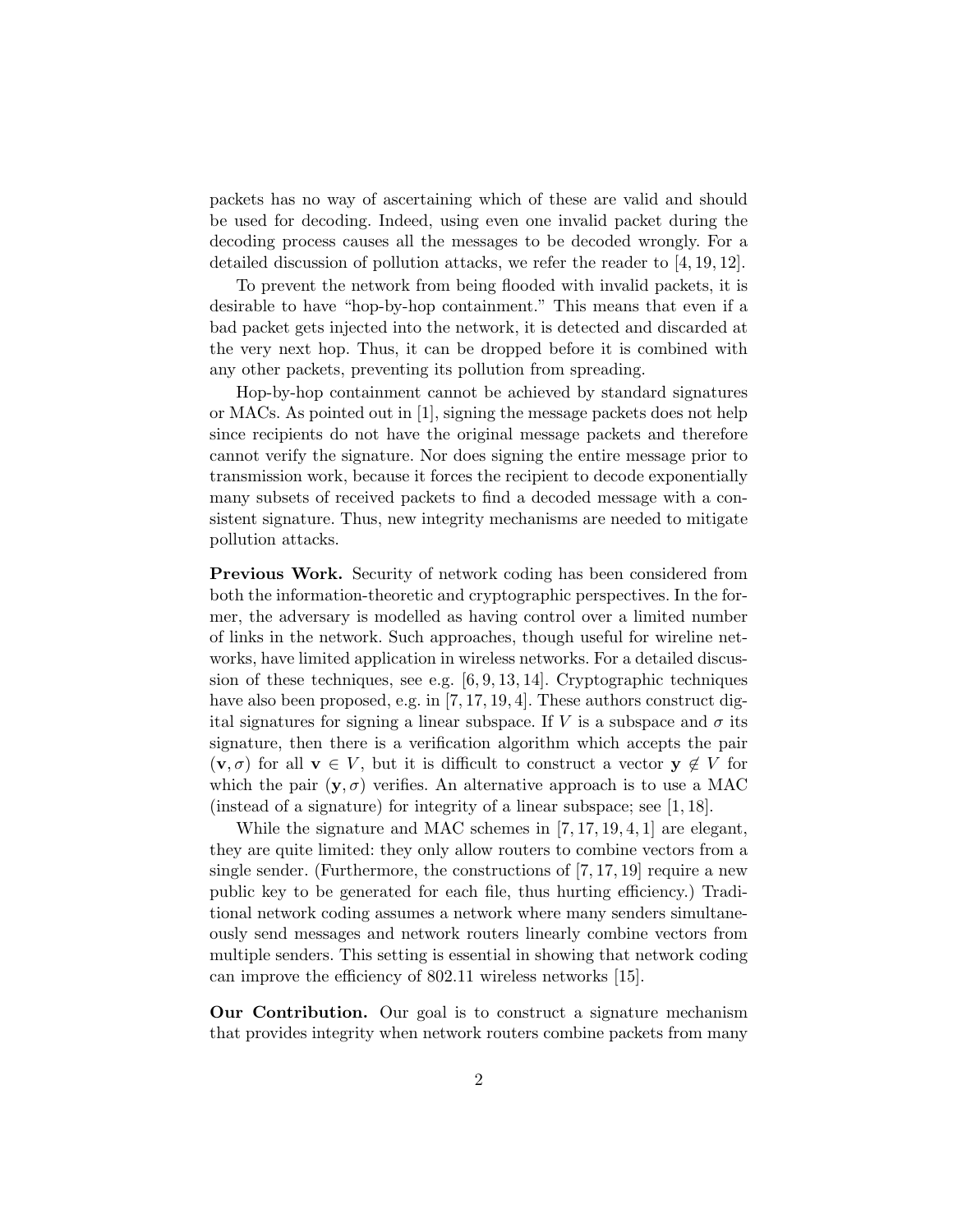sources. This problem is considerably harder than the single source problem. First, defining security is more difficult. It is necessary to model "insider" attacks where the attacker controls network routers as well as some senders. The attacker's goal is to generate valid signatures on mixed packets; after decoding these packets the recipient believes that an honest sender sent a message  $M^*$  that was never sent by the honest sender.

More precisely, if there are s senders in the network, we allow the attacker to control  $s - 1$  of them. Furthermore, the attacker can mount a chosen message attack on the single honest sender. The attacker's goal is to generate a mixed packet with a valid signature that after decoding corresponds to an existential forgery on the single honest sender.

In Section 3 we show that a natural generalization of the single-sender security model in [4] to the multi-sender setting results in a model that cannot be satisfied. We do this by constructing a generic attack against an abstract multi-source network coding signature scheme. In Section 4 we present a security model that captures the constraints of the multisender problem. Our model retains the desirable properties of the singlesource model, such as hop-by-hop containment of forged packets, and is achievable.

In Section 5 we present a construction satisfying our security model. We give a generic construction from a new primitive called a *vector hash*, which captures the properties of homomorphic hashing that are necessary to produce secure signatures. In the full version of this paper [2] we show how to instantiate the construction based on the discrete logarithm assumption. We also prove a lower bound that shows that our model necessitates a relatively space-inefficient construction; our discrete log scheme (asymptotically) achieves this lower bound.

# 2 Network Coding

We refer the reader to [16] for a detailed introduction to network coding. Here we present a brief overview for completeness; this description describes the operation of a network coding system and is independent of any security model. We model a network as a directed graph consisting of a set of vertices (or *nodes*) V and a set of edges  $E$ . We assume the graph is connected. A node that only transmits data is called a source node. We start with the basic model, in which one source wishes to transmit one file  $F$  through the network. The source interprets the data in  $F$  as a set of m vectors  $\hat{\mathbf{v}}_1, \ldots, \hat{\mathbf{v}}_m$  in an n-dimensional vector space over a finite field  $\mathbb{F}_p$ . (The prime p and the dimensions n and m are fixed parameters in the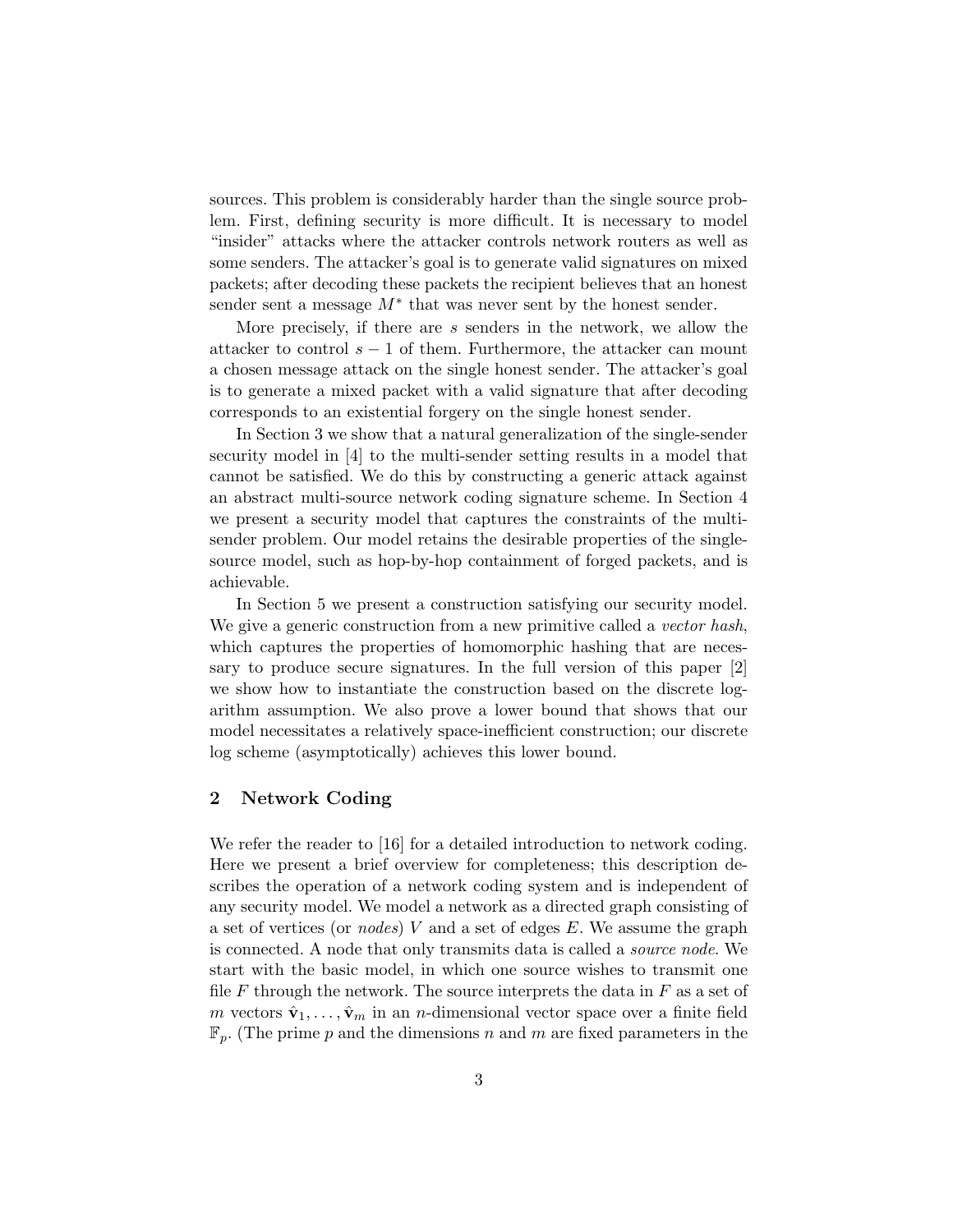system.) We sometimes refer to individual vectors as *blocks* or *packets*. The source then appends a unit vector of length m to the vectors  $\hat{\mathbf{v}}_i$  to create m augmented vectors  $\mathbf{v}_1, \ldots, \mathbf{v}_m$  given by

$$
\mathbf{v}_i = (-\hat{\mathbf{v}}_i, \dots, \underbrace{0, \dots, 0, 1}_{i}, 0, \dots, 0) \in \mathbb{F}_p^{n+m}.
$$

The augmented vectors comprise the data to be transmitted through the network. We call the first n entries of the vector  $v_i$  the *data component* and the last m entries the augmentation component.

The "coding" part of network coding works as follows: an intermediate node in the network receives some set of vectors  $\mathbf{w}_1, \ldots, \mathbf{w}_\ell$ , chooses  $\ell$ random elements  $\beta_i \in \mathbb{F}_p$ , and transmits the vector  $\mathbf{y} = \sum_{i=1}^{\ell} \beta_i \mathbf{w}_i$  along its outgoing edges. The key property of the augmentation is that the augmentation component contains exactly the linear combination coefficients used to construct **y**. That is, we know that  $\mathbf{y} = \sum_{i=1}^{m} y_{n+i} \mathbf{v}_i$  even though the intermediate node may never see the  $v_i$ . This property allows any node that receives a set of m linearly independent vectors  $y_1, \ldots, y_m$  to recover the original  $v_i$ . Specifically, if we let D be  $m \times n$  matrix whose *i*th row consists of the data component of  $y_i$ , and A be the  $m \times m$  matrix whose *i*th row consists of the augmentation component of  $y_i$ , then the rows of  $A^{-1}D$  are exactly the initial vectors  $\hat{\mathbf{v}}_i$ .

Since network coding consists of linearly combining vectors, the subspace spanned by the (augmented) vectors of a file remains invariant under network operations. Hence we can equivalently consider a file to be represented by the subspace spanned by the vectors that comprise it.

**Notation:** We use n to denote the dimension of the data space and  $m$ to denote the dimension of a vector subspace that represents a single file. The number of files in the system is denoted by f. For  $\mathbf{v} \in \mathbb{F}_p^{n+\ell}$ , we will use  $\hat{\mathbf{v}}$  to denote the *data component* of **v**, i.e., the first *n* coordinates of **v**, and  $\beta_{\mathbf{v}}$  to denote the *augmentation component* of  $\mathbf{v}$ , i.e., the remaining  $\ell$ coordinates. When we use a vector space  $V$  as input to or output of an algorithm we assume that V is described by an explicit basis  $\{v_1, \ldots, v_\ell\}.$ Such a basis is *properly augmented* if for  $i = 1, \ldots, \ell$ , the augmentation component  $\beta_{\mathbf{v}_i}$  is the unit vector  $\mathbf{e}_i$  with a 1 in the *i*th place.

We will refer to the augmented vectors that the source wishes to transmit as primitive vectors. Here, "primitive" alludes to the fact that these vectors have not been mixed with any other; their augmentation components are unit vectors. Aggregate vectors, on the other hand, refer to vectors that have been formed as a result of linearly combining primitive or other aggregate vectors.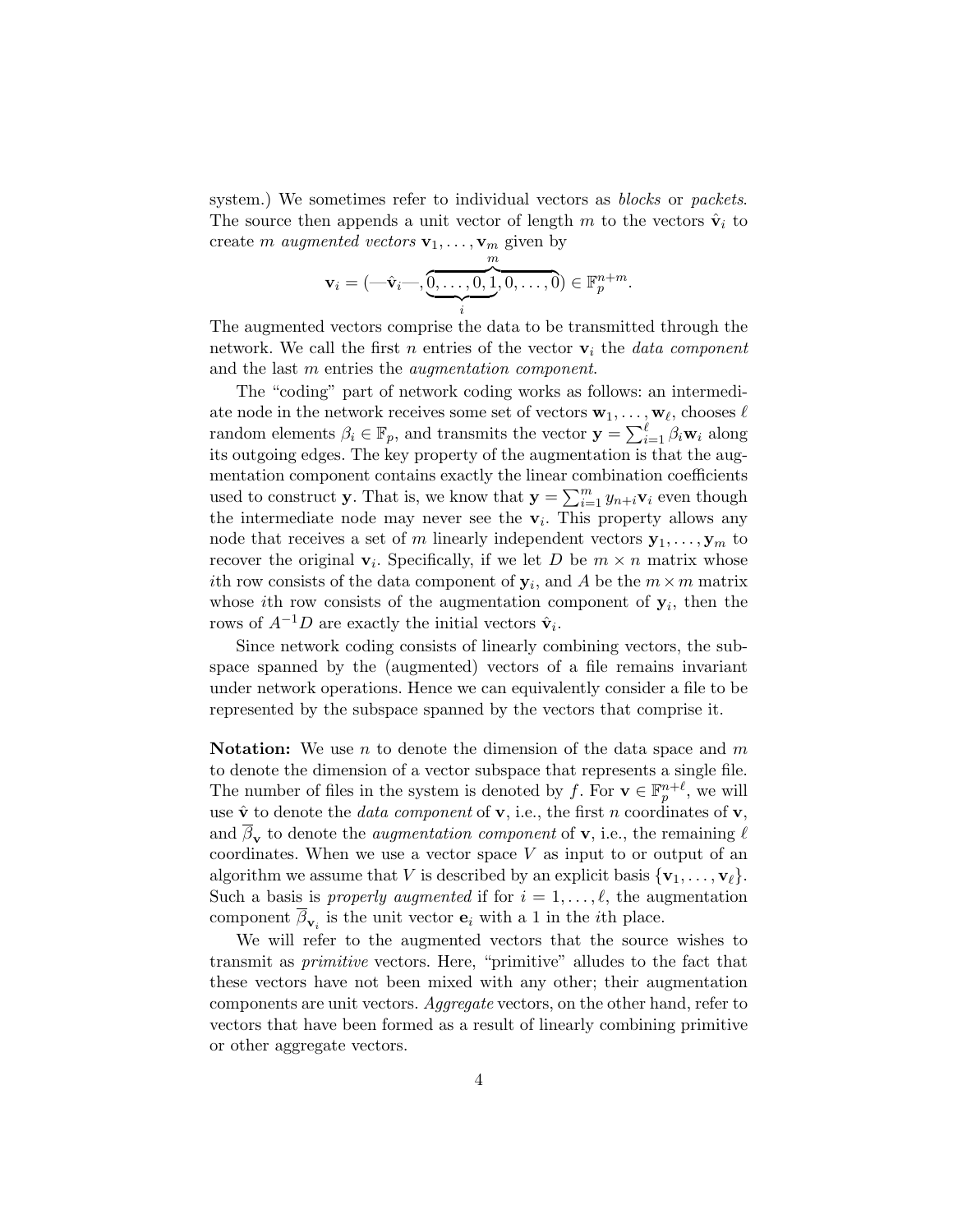#### 2.1 Multiple sources, multiple files

In general networks may have multiple sources, each of which can transmit multiple files into the network. We now describe this situation, assuming that all nodes in the network are honest. In principle the network coding setup is the same as in the single-source situation described above, but there is some more bookkeeping to do. This bookkeeping is implicit in previous work that considers multiple sources (e.g. [16]); here we give an explicit description that we will use in our discussion of security. The complication arises from the fact that the intermediate nodes wish to combine vectors from files produced by different sources, but each source knows nothing of what the other sources are doing.

In the single source case, each file is associated with a file identifier id. The identifier allows the receiver to group together packets that belong to the same file. This prevents, for example, delayed honest packets from a previous file transmission from being decoded along with the current file's vectors. Hence each vector (primitive or aggregate) that traverses the system carries with it the identifier of the file it belongs to.

In the multi-source case, the file identifier id plays an even more crucial role — it allows the intermediate nodes to combine vectors arising from different files. In this scenario, an aggregate vector may be associated with multiple files, and the identifier attached to an aggregate vector **v** must carry with it the identifiers of all of the files whose vectors went into making v. Upon receiving two vectors, where each vector contains a (probably different) list of identifiers id, an intermediate node will need to "merge" the lists of identifiers to a common list and adjust the two vectors' augmentation components so that they can be linearly combined.

For example, suppose a node receives two vectors  $\mathbf{v}_1, \mathbf{v}_2 \in \mathbb{F}_p^{n+m}$  with identifiers  $\mathsf{id}_1$  and  $\mathsf{id}_2$ , respectively. Splitting  $\mathbf{v}_i$  into its data and augmentation components, we write  $\mathbf{v}_i = (\hat{\mathbf{v}}_i, \mathbf{a}_i)$ . If  $\mathsf{id}_1 = \mathsf{id}_2$  then the vectors come from the same file and the situation is analogous to the single source case and no additional adjustment is needed. However, if  $\mathsf{id}_1 \neq \mathsf{id}_2$  then the vectors came from different files and we must introduce additional augmentation before we can linearly combine the vectors. In this case we define  $\mathbf{v}'_1 = (\hat{\mathbf{v}}_1, \mathbf{a}_1, \mathbf{0})$  and  $\mathbf{v}'_2 = (\hat{\mathbf{v}}_2, \mathbf{0}, \mathbf{a}_2) \in \mathbb{F}_p^{n+2m}$ , where **0** denotes a length-m zero vector. Thus when we compute a linear combination  $\mathbf{v} = a\mathbf{v}'_1 + b\mathbf{v}'_2$ , the data components are mixed together but the augmentation coefficients remain separate. We can then use the identifier  $id = (id_1, id_2)$  to indicate which set of augmentation coefficients correspond to which file.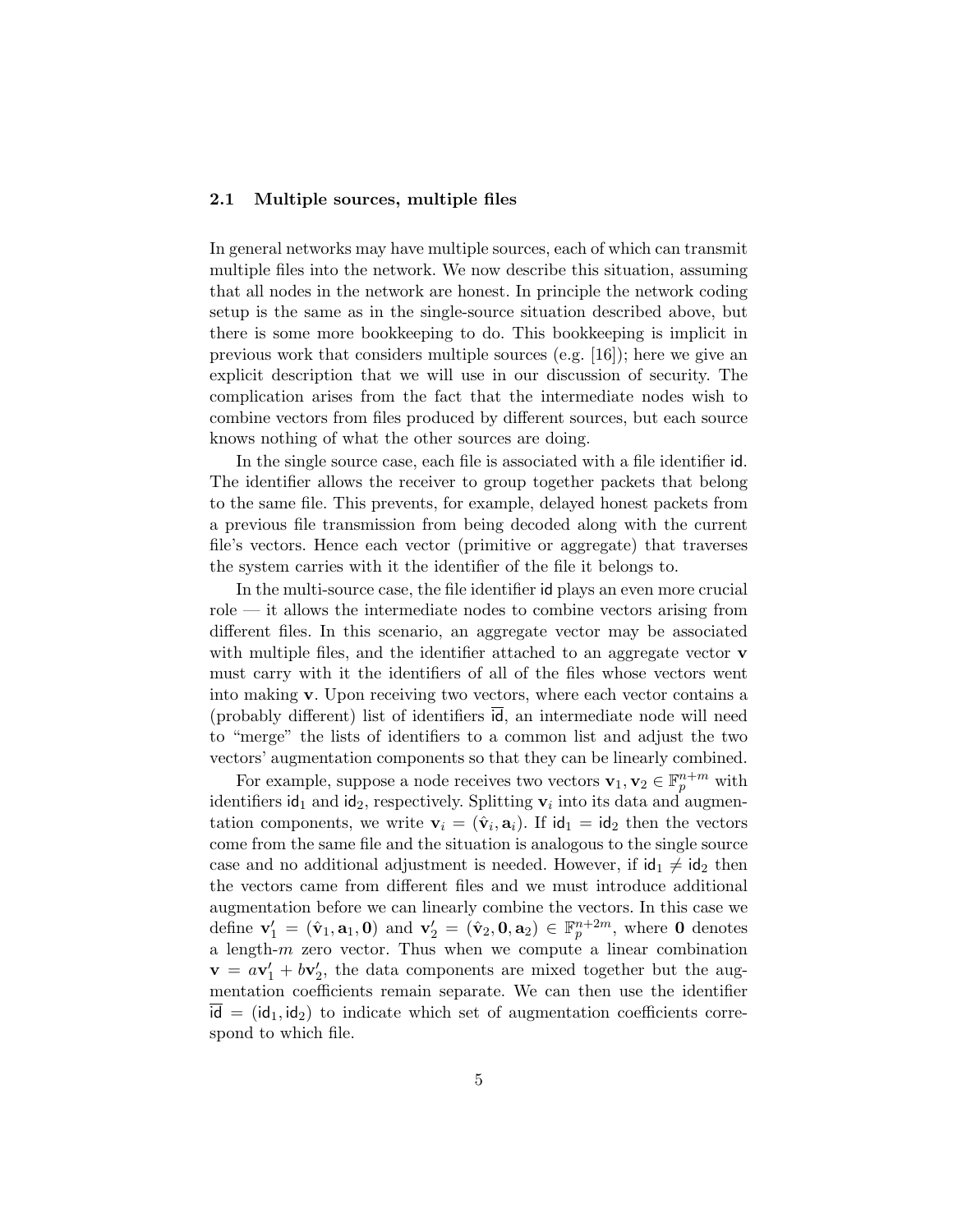More generally, we define an algorithm Merge that merges the lists of identifiers contained in aggregate vectors and adjusts the vectors' augmentations. This algorithm is intrinsic to the multiple-source setting: the algorithm does not itself linearly combine vectors, but rather it prepares aggregate vectors (coming from different sources, made up of different files) to be mixed together. If  $\mathbf{v} \in \mathbb{F}_p^{n+mf}$  is an aggregate vector, we continue to call the first  $n$  entries of  $\bf{v}$  the data component; we call the rest of v the augmentation component, and we divide the augmentation component into f augmentation blocks of length m. (Here and in the remainder of the paper we assume for simplicity the dimension  $m$  is the same for each file and is publicly known; the generalization to variable dimension is straightforward.)

#### Algorithm 1 (Merge).

Input: lists of identifiers  $\overline{id}_1$ ,  $\overline{id}_2$  of lengths  $f_1, f_2$ , respectively, with no repeated entries, and vectors  $\mathbf{w}_i \in \mathbb{F}_p^{n+mf_i}$  for  $i = 1, 2$ . Output: vectors  $\mathbf{w}'_1, \mathbf{w}'_2 \in \mathbb{F}_p^{n+m}$ <sup>*t'*</sup> and a list of identifiers  $\overline{\mathbf{d}}'$  of length  $f'$ .

- 1. Let  $\overline{id}'$  be the list whose entries are the union of the elements of  $\overline{id}_1$ and  $\overline{id}_2$ , ordered in some pre-determined way (e.g. lexicographically).
	- Let  $f'$  be the length of  $\overline{id}'$ .
- 2. For i in 1, 2, define  $\mathbf{w}'_i \in \mathbb{F}_p^{n+mf'}$  by setting the data component of  $\mathbf{w}'_i$ equal to the data component of  $\mathbf{w}_i$ , and for j in  $1, \ldots, f'$ , setting the *j*th augmentation block of  $\mathbf{w}'_i$  as follows:
	- If the jth element of  $\overline{d}'$  is the kth element of  $\overline{d}_i$ , the jth augmentation block of  $\mathbf{w}'_i$  is equal to the k<sup>th</sup> augmentation block of  $\mathbf{w}_i$ .
	- If the jth element of  $\overline{id}'$  is not an element of  $\overline{id}_i$ , the jth augmentation block of  $\mathbf{w}'_i$  is **0**.
- 3. Output the list  $\overline{id}'$  and the vectors  $w'_1, w'_2$ .

The intermediate node can now compute a random linear combination y of the  $w'_1$  and  $w'_2$  and use the list  $\overline{\mathsf{id}}'$  as the identifier component of the signature on y. (In the example above we executed this algorithm on two vectors each with an identifier list of length  $f_i = 1$ .)

We also define an algorithm called MergeSpaces that uses the Merge algorithm to combine two files described as vector spaces.

## Algorithm 2 (MergeSpaces).

Input: disjoint lists of identifiers  $\overline{id}_1$ ,  $\overline{id}_2$  and two vector spaces  $V =$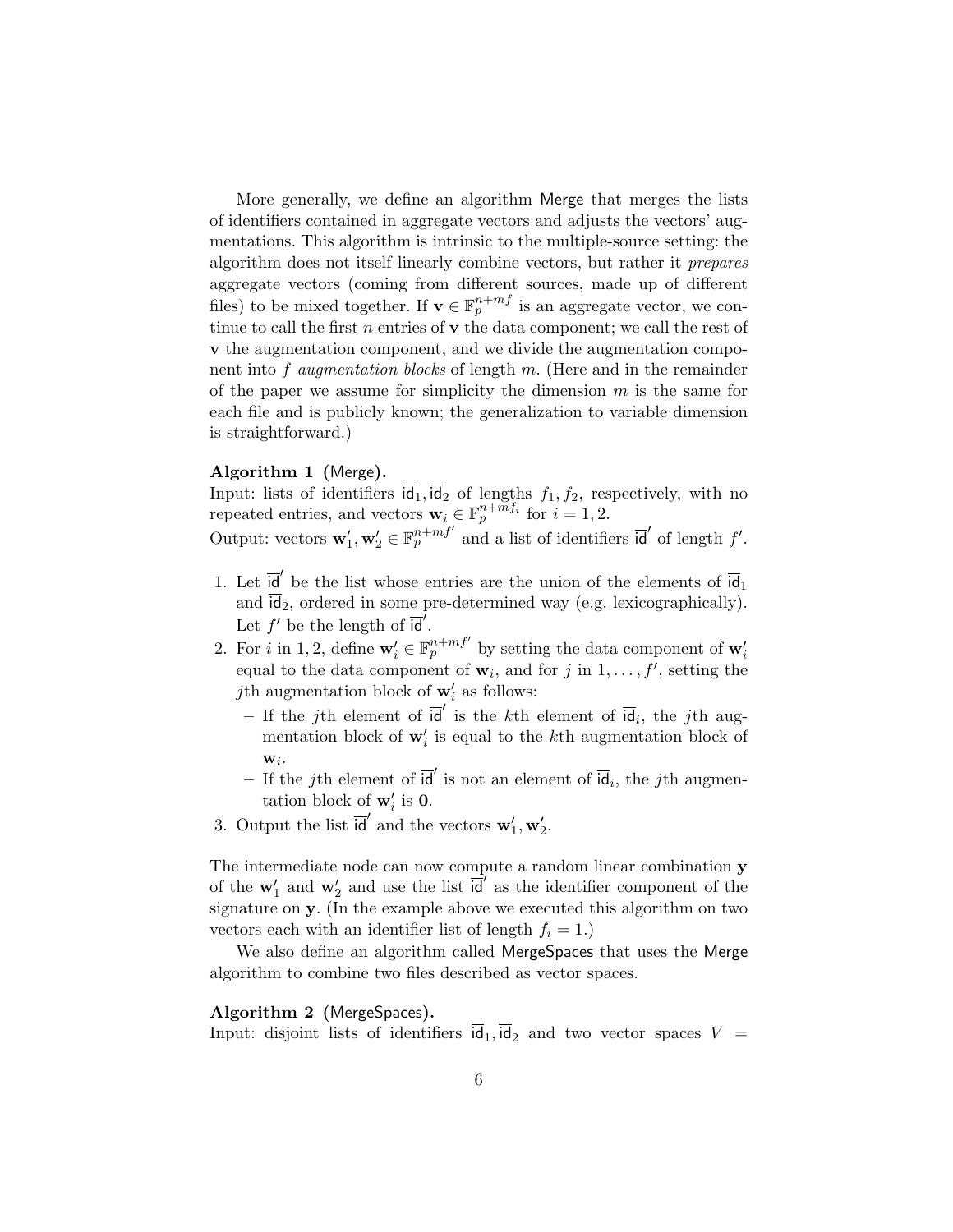$\text{span}(\mathbf{v}_1,\ldots,\mathbf{v}_k)\subset \mathbb{F}_p^{n+k}$  and  $W=\text{span}(\mathbf{w}_1,\ldots,\mathbf{w}_\ell)\subset \mathbb{F}_p^{n+\ell}.$ Output: a subspace  $Z \subset \mathbb{F}_p^{n+k+\ell}$  and an identifier  $\overline{id}'$ .

1. Let  $B$  be the set of nonzero vectors produced by

$$
\mathsf{Merge}(\mathsf{id}_1,\mathsf{id}_2,\mathbf{v}_1,\mathbf{0}),\ldots,\mathsf{Merge}(\mathsf{id}_1,\mathsf{id}_2,\mathbf{v}_k,\mathbf{0}),
$$
  

$$
\mathsf{Merge}(\overline{\mathsf{id}}_1,\overline{\mathsf{id}}_2,\mathbf{0},\mathbf{w}_1),\ldots,\mathsf{Merge}(\overline{\mathsf{id}}_1,\overline{\mathsf{id}}_2,\mathbf{0},\mathbf{w}_\ell).
$$

- 2. Let  $\overline{id}'$  be the identifier output by any of the calls to Merge in Step (1).
- 3. Output  $Z = \text{span}(B)$  and  $\overline{\mathsf{id}}'$ .

By applying MergeSpaces repeatedly using concatenated lists of identifiers, the algorithm generalizes to take any number of vector spaces and identifiers as input. The decoding operation works as before: given a set of vectors whose (merged) augmentation components form a full-rank matrix, we can recover the original data vectors by inverting this matrix.

## 3 Signatures and File Identifiers

For single sources, a network coding signature scheme consists of three algorithms, Setup, Sign, and Verify, whose functionality correspond to the usual notions for a signature scheme. In this setting, the Sign algorithm produces signatures on a vector space, and the Verify algorithm checks whether the signature is valid on a given *vector*. In addition, both Sign and Verify take as additional input a file identifier id, which binds a signature to a file. Informally, the correctness condition is that if  $\sigma$  is a signature on a vector space V with identifier id, then for all  $\mathbf{v} \in V$ , Verify(id,  $\mathbf{v}, \sigma$ ) outputs "accept." (For formal definitions, see [4, Section 3.1].)

For multiple sources, we need to add an additional algorithm Combine that will be used by intermediate routers to produce signatures on vectors that are linear combinations of vectors from different files. More precisely, Combine takes as input two tuples  $(\mathbf{v}_i, id_i, \sigma_i, a_i)$  for  $i = 1, 2$ , where  $\mathbf{v}_i$  are vectors,  $\overline{id}_i$  are (lists of) identifiers,  $\sigma_i$  are signatures, and  $a_i$  are network coding coefficients. The algorithm outputs a signature  $\sigma'$ . The correctness condition is that if  $\sigma_i$  is a valid signature on  $\mathbf{v}_i$  with identifier  $\mathsf{id}_i$  for  $i = 1, 2$ , then  $\sigma'$  is a valid signature on  $a_1\mathbf{v}'_1 + a_2\mathbf{v}'_2$  with identifier  $\overline{id}'$ , where  $\mathbf{v}'_1, \mathbf{v}'_2, \overline{\mathbf{id}}'$  are output by  $\mathsf{Merge}(\overline{\mathbf{id}}_1, \overline{\mathbf{id}}_2, \mathbf{v}_1, \mathbf{v}_2)$ .

In the single-source setting, the Sign algorithm takes id as input. Thus, a vector **v** carries a pair (id,  $\sigma$ ) where id is the file identifier chosen arbitrarily, and  $\sigma$  is generated by Sign. In the multi-source case however,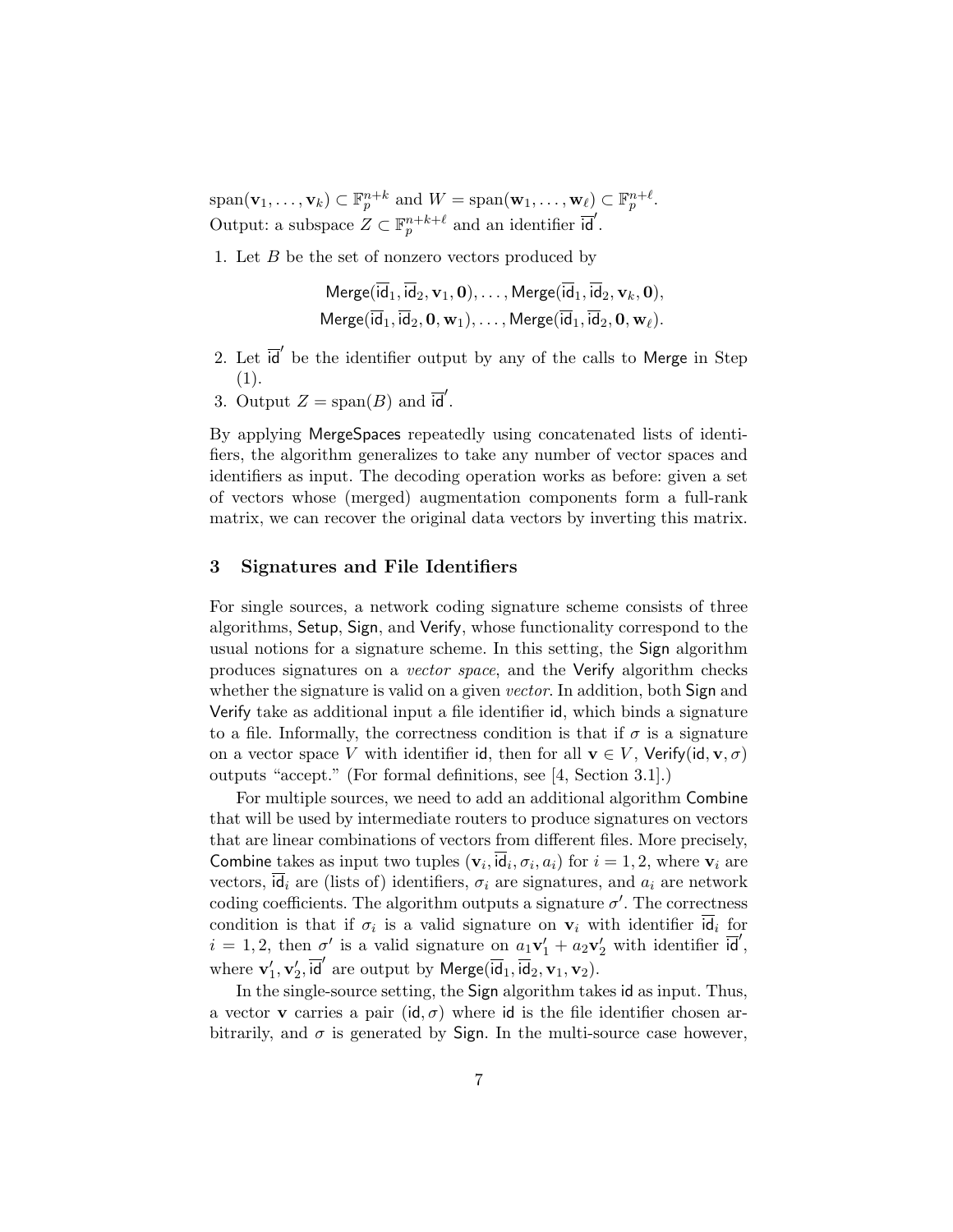allowing senders to pick file identifiers gives them the ability to frame other users in the system, so that receiver Bob can be made to believe that user Alice sent him a packet which, in fact, Alice did not. In most network coded systems with multiple senders, such as BitTorrent [8], insider attacks form the real threat, so this attack has significant practical implications. Fortunately, this attack can be thwarted by enforcing that the file identifiers be *cryptographically verifiable*. In the subsequent sections, we will formalize these notions. We first describe the attack, and then use the intuition gained from the attack to construct a framework that can circumvent it.

# 3.1 Generic Attack (for arbitrary file identifiers)

Here we construct an attack against an abstract multi-source network coding signature scheme that consists of the algorithms Setup, Sign, Combine, Verify discussed above. We make no assumptions about these algorithms beyond their functionality. We show that it is impossible to achieve hopby-hop containment if the identifier id is chosen arbitrarily by the sender and is given as input to the Sign algorithm. We construct a generic attack in which an intermediate node is fooled into accepting invalid packets as valid. As mentioned before, the attack is an "insider" attack where one of the senders is malicious. The malicious sender can assign two different vector spaces the same id and sign both using his secret key. An intermediate node has no hope of ever detecting this, since two packets constructed using these two vector spaces are both individually valid, but they are not pairwise valid, and can cause the receiver to incorrectly decode an honest user's message. We make this formal below.

We explain the attack with subspace dimension  $m = 1$ ; the attack easily generalizes to arbitrary  $m$ . In our system, the honest sender is Alice, the receiver is Bob, and the malicious user is Mallet.

- Honest User Alice. Alice wishes to send a file described as a single nonzero vector  $\hat{\mathbf{v}}_1 \in \mathbb{F}_p^n$ . She sets  $\mathbf{v}_1 = (\hat{\mathbf{v}}_1, 1)$ , chooses a file identifier  $id_{\alpha}$  and uses her secret key sk<sub>α</sub> to create a signature  $\tau_1$  on the onedimensional subspace  $V_1 \subset \mathbb{F}_p^{n+1}$  spanned by  $\mathbf{v}_1$ , with identifier  $\mathsf{id}_{\alpha}$ . Then she transmits the packet  $P_1 = (\mathbf{v}_1, \mathrm{id}_{\alpha}, \tau_1)$ .
- **Malicious User Mallet.** Mallet receives  $P_1$  and does the following:
	- 1. Generate a key pair  $(\mathsf{sk}_{\mu}, \mathsf{pk}_{\mu}).$
	- 2. Pick two vectors  $\hat{\mathbf{v}}_2, \hat{\mathbf{v}}_3 \in \mathbb{F}_p^n$  such that the set  $\{\hat{\mathbf{v}}_1, \hat{\mathbf{v}}_2, \hat{\mathbf{v}}_3\}$  are linearly independent. Let  $V_2, V_3$  be the subspaces of  $\mathbb{F}_p^{n+1}$  spanned by  $\mathbf{v}_2 = (\hat{\mathbf{v}}_2, 1)$  and  $\mathbf{v}_3 = (\hat{\mathbf{v}}_3, 1)$ , respectively.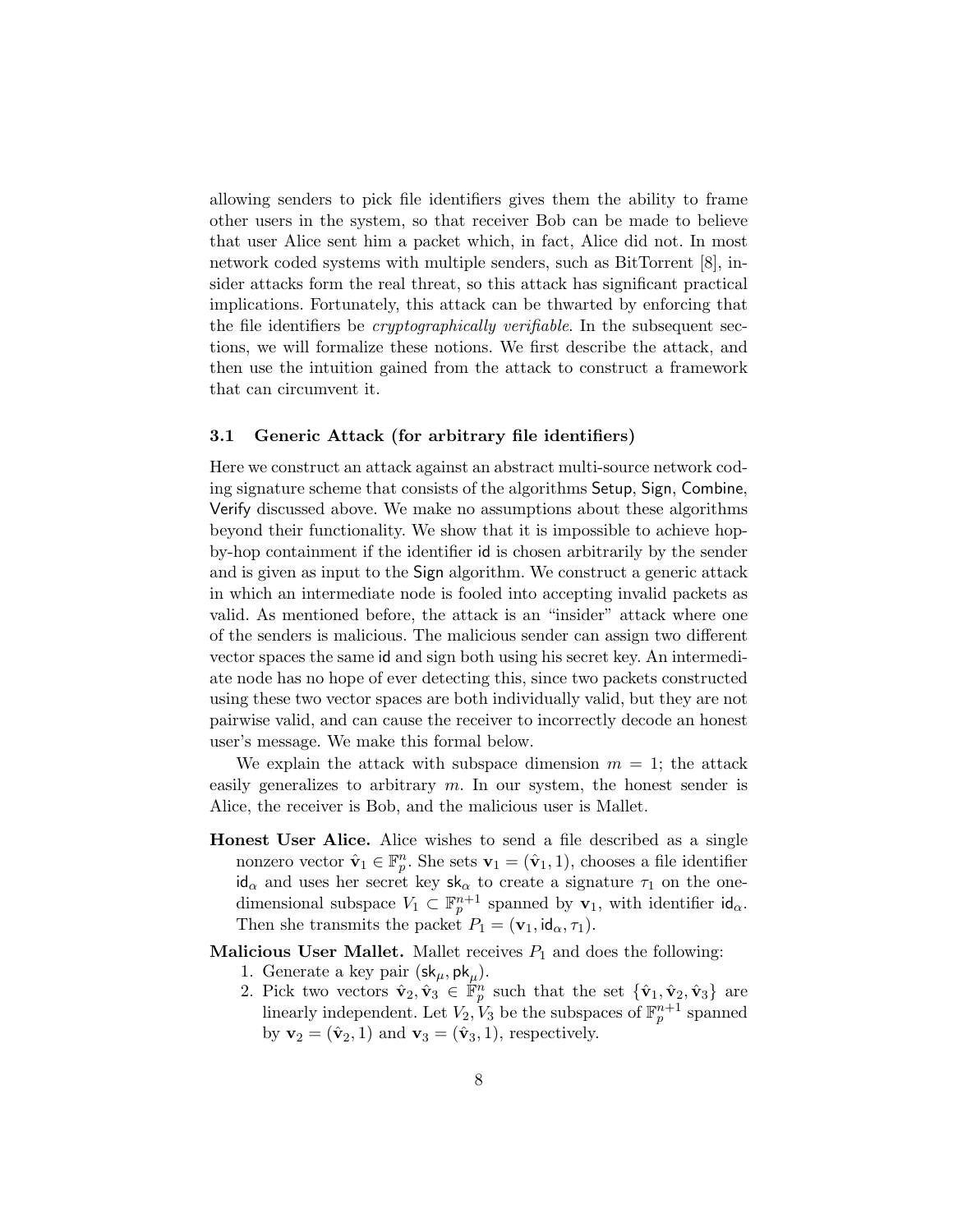- 3. Choose an identifier  $\mathsf{id}_{\mu} \neq \mathsf{id}_{\alpha}$ , and use the key sk<sub> $\mu$ </sub> to compute signatures  $\tau_2$ ,  $\tau_3$  on subspaces  $V_2$ ,  $V_3$  with identifier  $\mathsf{id}_{\mu}$ . Create the packets  $P_2 = (\mathbf{v}_2, \mathsf{id}_{\mu}, \tau_2), P_3 = (\mathbf{v}_3, \mathsf{id}_{\mu}, \tau_3).$
- 4. Run Merge on  $(\mathbf{v}_1, \mathbf{v}_2)$  and  $(\mathsf{id}_{\alpha}, \mathsf{id}_{\mu})$  to obtain  $\overline{\mathsf{id}} = (\mathsf{id}_{\alpha}, \mathsf{id}_{\mu})$  and vectors  $\mathbf{v}'_1 = (\hat{\mathbf{v}}_1, 1, 0), \mathbf{v}'_2 = (\hat{\mathbf{v}}_2, 0, 1).$
- 5. Run Combine $((\mathbf{v}_1, \mathsf{id}_{\alpha}, \tau_1, 1), (\mathbf{v}_2, \mathsf{id}_{\mu}, \tau_2, 1))$  to produce a signature  $\tau_4$  on the vector  $\mathbf{v}_4 = \mathbf{v}'_1 + \mathbf{v}'_2 = (\hat{\mathbf{v}}_1 + \hat{\mathbf{v}}_2, 1, 1) \in \mathbb{F}_p^{n+2}$ . Let  $P_4 = (\mathbf{v}_4, \overline{\mathbf{id}}, \tau_4).$
- 6. Send  $P_3$  and  $P_4$  to Bob.
- **Receiver Bob.** Bob receives  $P_3$  and  $P_4$ , each of which pass the verification test (by the correctness of Sign and Combine). Bob then tries to decode the received data to recover Alice's file.

The identifier  $\overline{id} = (id_{\alpha}, id_{\mu})$  indicates that  $\mathbf{v}^* = \mathbf{v}_4 - (\hat{\mathbf{v}}_3, 0, 1)$  is a primitive vector sent by Alice, since the augmentation component of  $\mathbf{v}^*$  is (1,0). However, the data part of  $\mathbf{v}^*$  is  $\hat{\mathbf{v}}_1 + \hat{\mathbf{v}}_2 - \hat{\mathbf{v}}_3$ , which cannot be in the subspace spanned by  $\hat{\mathbf{v}}_1$  since  $\{\hat{\mathbf{v}}_1, \hat{\mathbf{v}}_2, \hat{\mathbf{v}}_3\}$  are linearly independent. Thus  $\mathbf{v}^*$  is an invalid vector accepted by Bob.

In the above attack, Mallet was able to frame Alice by secretly reusing  $id_{\mu}$  for two different vector spaces. Note that this attack is more insidious than simply inserting data with identifier  $\mathsf{id}_{\alpha}$ , which would have the same effect of corrupting Alice's data. We see from this attack that arbitrary file identifiers provide a malicious insider too much power. It is thus necessary to tie the identifiers cryptographically to the files they represent, in a way that is verifiable at every node in the network. In particular, the Sign algorithm should output both an identifier id and a signature  $\sigma$ . To verify the identifier we use an algorithm IdTest that takes as input a public key  $pk$ , a vector y, and a list of identifiers  $\overline{id}$ , and outputs "accept" if y is in the subspace  $V$  identified by id. To avoid the above attack, the following tasks must be infeasible for Mallet:

- 1. Given a public key  $\mathsf{pk}_{\alpha}$ , find an identifier  $\mathsf{id}_{\alpha}$  and a vector y such that  $\mathsf{Id}\mathsf{Test}(\mathsf{pk}_\alpha,\mathbf{y}, \overline{\mathsf{id}}_\alpha)$  outputs "accept." (This is a type of "collisionresistance" property.)
- 2. Given a vector space V, a public key  $\mathsf{pk}_{\alpha}$ , and  $(\mathsf{id}_{\alpha}, \sigma) := \mathsf{Sign}(\mathsf{sk}_{\alpha}, V)$ (where  $\mathsf{sk}_{\alpha}$  is the secret key corresponding to  $\mathsf{pk}_{\alpha}$ ), find a  $\mathbf{y} \notin V$  such that  $\mathsf{IdTest}(\mathsf{pk}_{\alpha}, \mathbf{y}, \mathsf{id}_{\alpha})$  outputs "accept." (This property is unique to the network coding scenario.)

If Mallet can succeed at either task, then Bob is convinced that the vector y belongs to a file sent by Alice, when in fact it does not. (Indeed, in the first case Alice didn't even send a file!)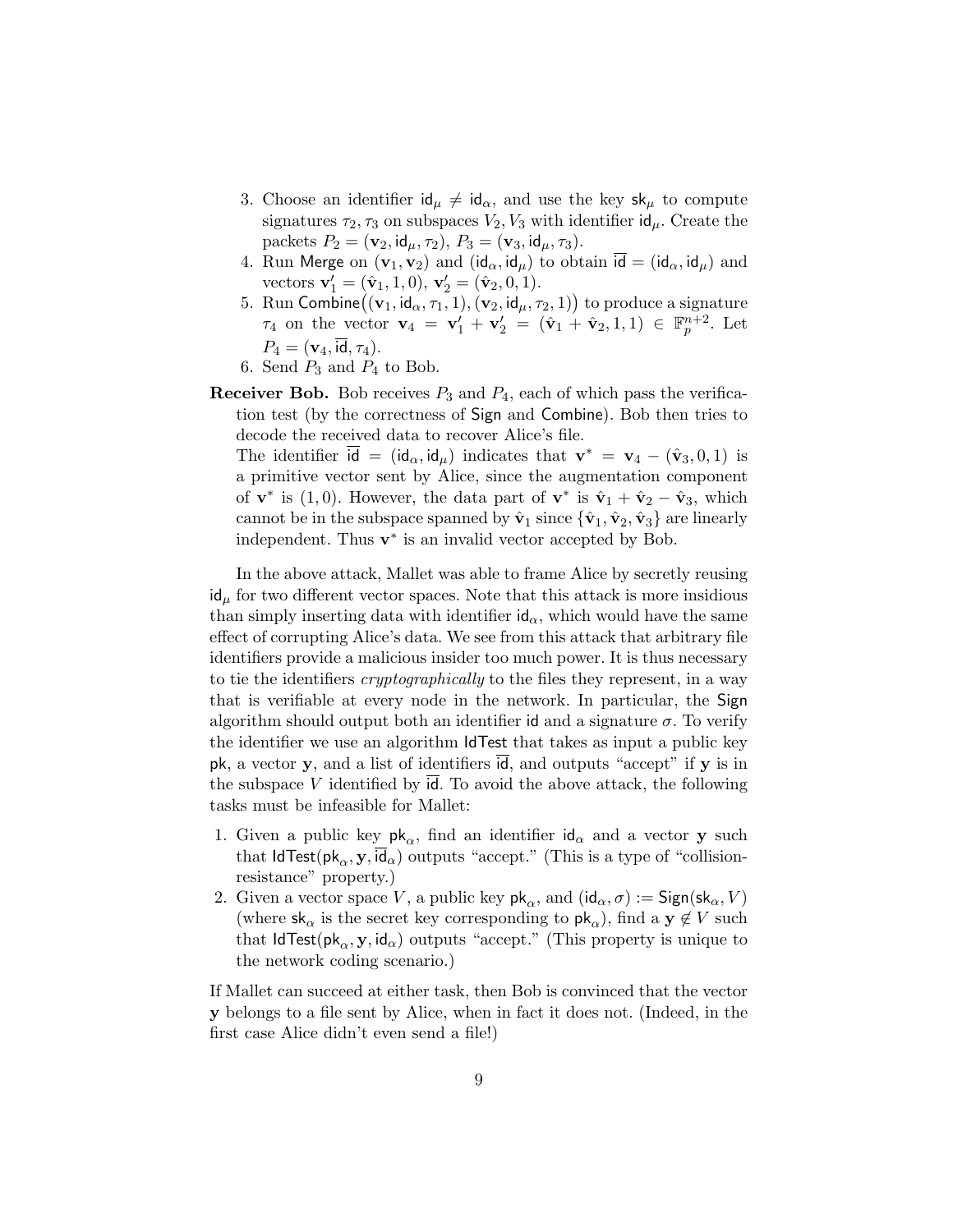These two tasks are quite familiar: they are analogous to the two ways of breaking a single-source network coding signature scheme [4, Section 3.1]. This analysis leads to our key observation: the file identifier produced by Sign must itself be a vector space signature. It follows that all the security properties of the system are carried in the identifier id, so we can set the "signature" part  $\sigma$  equal to id or eliminate  $\sigma$  entirely. We formalize these ideas in the following section.

Remark 3. One can show that allowing the use of arbitrary file identifiers not only makes hop-by-hop containment impossible, but also forces the receiver to solve the clique problem for proper decoding. Specifically, there is a formal reduction from the clique problem to decoding in multisource network coding; details are in the full paper [2].

# 4 Network Coding Signatures

We formally define the multi-source network coding signature scheme. Here the Sign algorithm generates an element  $\sigma$  that is used both as a signature and a file identifier. The Verify algorithm implements the functionality of the IdTest algorithm in the previous section and allows every node to validate the identifier/signature of an incoming packet. Since signatures and identifiers play the same role, the Combine algorithm provides the same functionality as the Merge algorithm of Section 2, while also keeping track of the public keys involved. Note that in contrast to traditional signatures, the Verify algorithm does not take as input the original message (i.e., vector space).

Definition 4. A multi-source network coding signature scheme is a tuple of five PPT algorithms, Setup, KeyGen, Sign, Combine, Verify, with the following properties:

- Setup( $1^{\lambda}, n, m$ ): On input the unary representation of a security parameter  $1^{\lambda}$ , a data space dimension n, and a subspace dimension m, outputs a description of system parameters params. This description includes the prime  $p$  used to define the field over which vector spaces are defined, as well as  $n$  and  $m$ .
- KeyGen(params): Outputs a randomly generated user key pair (sk, pk).
- Sign(params, sk, V): On input a secret key sk and a subspace  $V \subset \mathbb{F}_p^{n+m}$ , outputs a signature  $\sigma$ .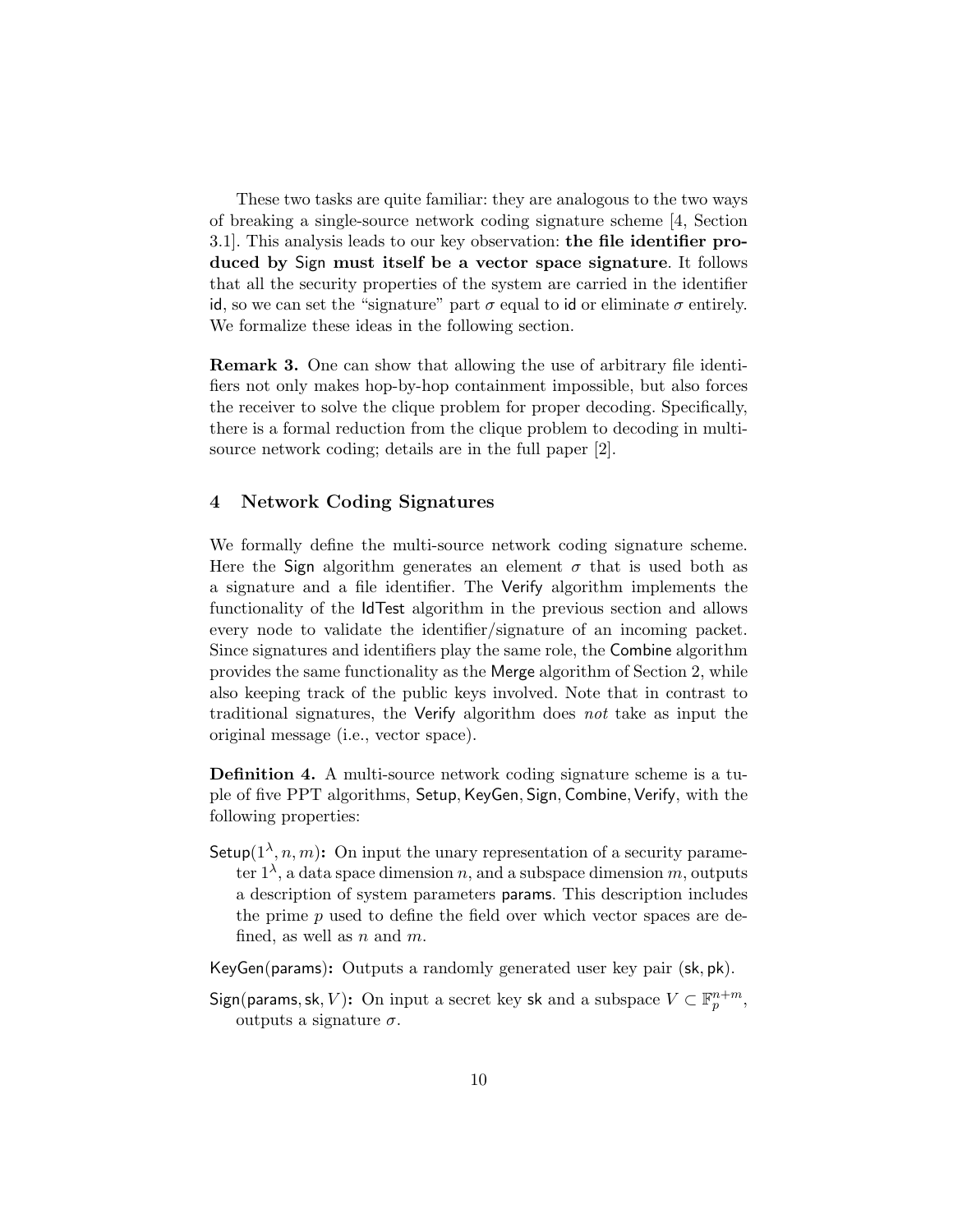- Combine $(\mathsf{params}, (\mathbf{v}_1, \vec{\sigma}_1, \overline{\mathsf{pk}}_1, a_1), (\mathbf{v}_2, \vec{\sigma}_2, \overline{\mathsf{pk}}_2, a_2))$ : Takes as input two vectors  $\mathbf{v}_1 \in \mathbb{F}_p^{n+mf_1}$  and  $\mathbf{v}_2 \in \mathbb{F}_p^{n+mf_2}$ , two lists of signatures  $\vec{\sigma}_1, \vec{\sigma}_2$ , two lists of public keys  $\overline{\mathsf{pk}}_1$ ,  $\overline{\mathsf{pk}}_2$ , and two coefficients  $a_1, a_2 \in \mathbb{F}_p$ . The algorithm outputs a list of signatures  $\vec{\sigma}$  and a list of public keys  $\overline{pk}$ .
- Verify (params,  $\overline{pk}, \mathbf{v}, \vec{\sigma}$ ): On input a list of public keys  $\overline{pk}$ , a vector  $\mathbf{v} \in$  $\mathbb{F}_p^{n+mf}$ , and a list of signatures  $\vec{\sigma}$ , outputs  $\top$  (accept) or  $\bot$  (reject).

Correctness. We require that for any set of system parameters determined by  $\mathsf{Setup}(1^{\lambda},n,m)$ , the following hold:

- 1. For primitive signatures: Consider a key pair  $(\mathsf{sk}, \mathsf{pk}) \leftarrow \mathsf{KeyGen}(\mathsf{params})$ and a vector space  $V \subset \mathbb{F}_p^{n+m}$ . Let  $\sigma$  be the output of Sign(params, sk, V). Let  $\overline{pk} = \{pk\}$  and  $\vec{\sigma} = \{\sigma\}$ . Then for all  $\mathbf{v} \in V$ , we require that Verify(params, pk,  $\mathbf{v}, \vec{\sigma}$ ) = T.
- 2. Recursively, for combined signatures: Consider two lists of public keys  $\n **pk**<sub>1</sub>, **pk**<sub>2</sub>, two vectors **v**<sub>1</sub>, **v**<sub>2</sub>, two lists of signatures  $\vec{\sigma}_1$ ,  $\vec{\sigma}_2$  such that$

 ${\sf Verify}({\sf params},{\sf pk}_1,{\bf v}_1,\vec \sigma_1)={\sf Verify}({\sf params},{\sf pk}_2,{\bf v}_2,\vec \sigma_2)={\top}.$ 

Let  $\mathbf{v}'_1, \mathbf{v}'_2, \vec{\sigma}'$  be the output of Merge $(\mathbf{v}_1, \mathbf{v}_2, \vec{\sigma}_1, \vec{\sigma}_2)$ . For any  $a_1, a_2 \in$  $\mathbb{F}_p$ , we require that if  $\vec{\sigma}$ ,  $\overline{pk}$  is the output of the Combine algorithm on inputs  $(\mathbf{v}_1, \vec{\sigma}_1, \mathsf{pk}_1, a_1), (\mathbf{v}_2, \vec{\sigma}_2, \mathsf{pk}_2, a_2)$ , then:

- (a)  $\vec{\sigma}' = \vec{\sigma}$ ,
- (b) For j in  $1, \ldots, f = |\vec{\sigma}|$ , if the jth element of  $\vec{\sigma}$  is the kth element of  $\vec{\sigma}_i$  for  $i \in \{1,2\}$ , then the *j*th element of  $\overline{pk}$  is the *k*th element of  $\mathsf{pk}_{i}$ .
- (c) Verify (params,  $\overline{pk}'$ ,  $a_1\mathbf{v}'_1 + a_2\mathbf{v}'_2$ ,  $\vec{\sigma}$ ) = T.

In the second correctness condition, (a) tells us that identifiers and signature play the same role, while (b) requires that the list of public keys produced by Combine corresponds (in a natural way) to the list of identifiers produced by Merge.

# 4.1 Security

The security game captures the fact that if the system is secure, even an attacker who controls all sources but one and is given a chosen message oracle for the honest source cannot create an existential forgery on the honest source. The game between a challenger and an adversary  $\mathcal A$  with respect to a signature scheme  $S$  proceeds as follows.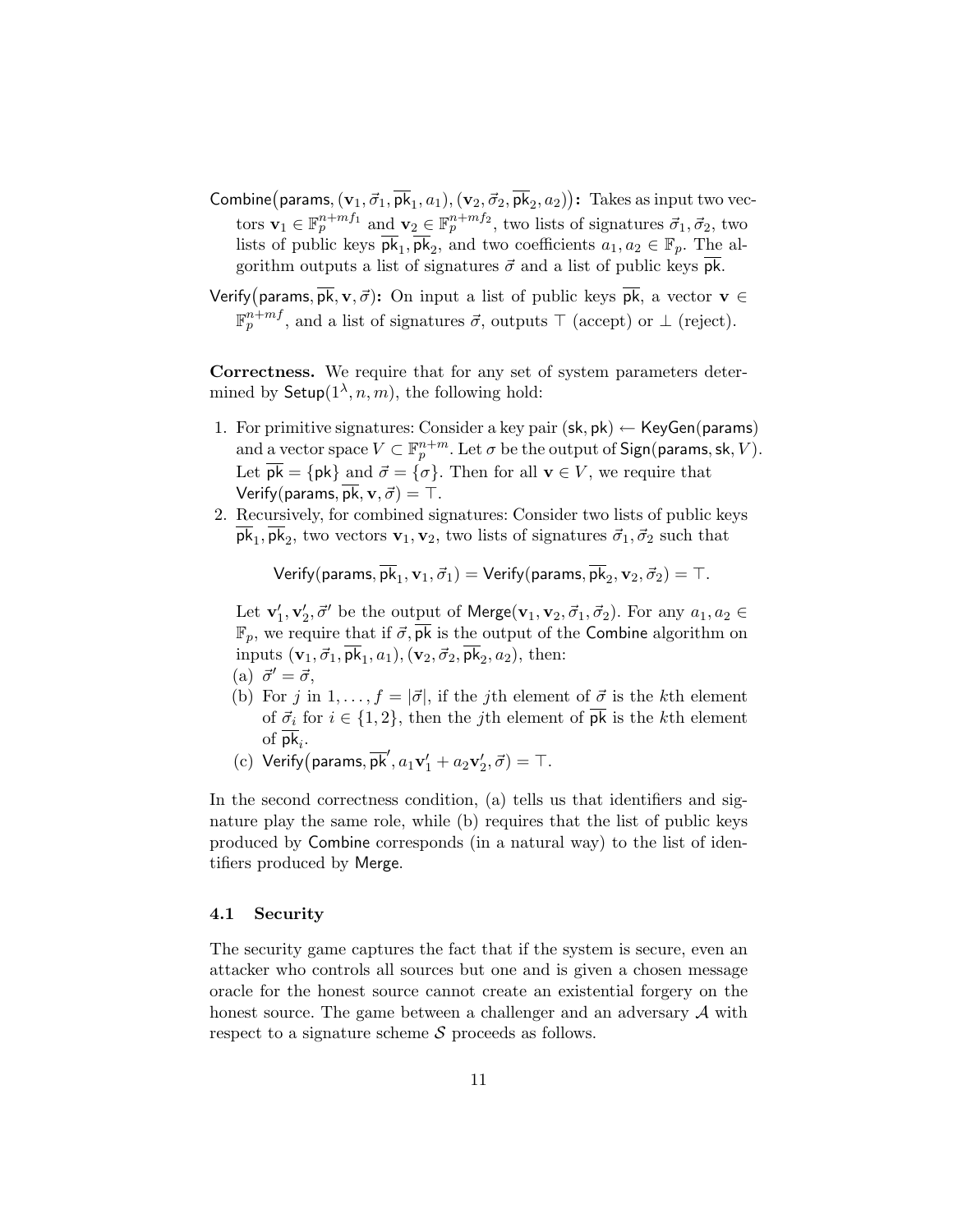- **Init.** The challenger runs Setup $(1^{\lambda}, n, m)$  to obtain system parameters params and runs KeyGen(params) to obtain sk<sup>\*</sup> and pk<sup>\*</sup>. It sends pk<sup>\*</sup> and params to  $A$ . It keeps sk<sup>\*</sup> to itself.
- Signature queries. A adaptively requests signatures for vector spaces  $V_1, \ldots, V_\ell \subset \mathbb{F}_p^{n+m}$ . The challenger responds by computing Sign(params, sk<sup>\*</sup>,  $V_i$ ) for  $i = 1, ..., \ell$  and sends the resulting signatures to A.
- Forgery attempt. A eventually outputs a 4-tuple  $(\overline{\mathsf{pk}}^\dagger, \mathbf{v}^\dagger, \vec{\sigma}^\dagger, W^\dagger),$  where  $\overline{pk}^{\dagger}$  is a list of f (not necessarily distinct) public keys  $\overline{pk}^{\dagger} = (pk_1, \ldots, pk_f)$ that contains the challenge public key  $pk^*$ ,  $\mathbf{v}^{\dagger}$  is a nonzero vector in  $\mathbb{F}_p^{n+mf}, \ \vec{\sigma}^{\dagger}$  is list of f signatures, and  $W^{\dagger} = \text{span}\{\mathbf{w}_1,\ldots,\mathbf{w}_t\} \subset \mathbb{F}_p^{n+t}$ for some t.
- **Adjudication.** Let  $\vec{\sigma}^{\dagger} = (\sigma_1, \ldots, \sigma_f)$  be the list of (distinct) identifiers output by  $A$ , where, w.l.o.g. we assume the first k components  $\sigma_1, \ldots, \sigma_k$  are returned as the signatures for the chosen message queries  $V_1, \ldots, V_k, k \leq \ell$ . Let  $\vec{\sigma}_w$  be the last  $f-k$  elements of  $\vec{\sigma}^{\dagger}$ . Let  $V^*$  be the vector space output by  $\mathsf{MergeSpaces}(V_1,\ldots,V_k,W^\dagger,\sigma_1,\ldots,\sigma_k,\vec{\sigma}_w).$

The forger wins the game if Verify(params,  $\overline{pk}^{\dagger}$ ,  $\mathbf{v}^{\dagger}$ ,  $\overline{\mathbf{v}}^{\dagger}$ ) =  $\top$  and at least one of the following two conditions holds:

- 1. There exists i in  $1, \ldots, f$  such that the *i*th component of  $pk^{\dagger}$  is equal to  $pk^*$ , but  $\sigma_i$  is not any of the signatures obtained in response to chosen message queries.
- 2. For  $i = 1, ..., t$ , we have Verify(params,  $\overline{pk}_w, w_i, \vec{\sigma}_w) = \top$ , but  $\mathbf{v}^\dagger\not\in V^*.$

**Definition 5.** The *advantage* NC-Adv $[\mathcal{A}, \mathcal{S}]$  of  $\mathcal{A}$  is defined to be the probability that  $A$  wins the security game. A multi-source network coding scheme S is *secure* if for all probabilistic, polynomial-time adversaries  $A$ the advantage NC-Adv $[\mathcal{A}, \mathcal{S}]$  is negligible in the security parameter  $\lambda$ .

In the security game, the attacker requests signatures for files  $V_1, \ldots, V_k$ and creates his own file  $W^{\dagger}$ . Intuitively,  $W^{\dagger}$  corresponds to the vector space (the set of files) whose data the adversary mixes with the honest user's data in order to frame the honest user. Winning condition (1) implies that the attacker can create a valid fake signature for one of the files that he requests signatures for, i.e., for a file signed with  $sk^*$ . Winning condition (2) implies that the attacker can produce a fake file  $W^{\dagger}$ whose basis vectors pass the verification test, and a vector  $\mathbf{v}^{\dagger}$  that passes the verification test but lives outside the subspace  $V^*$  that is the span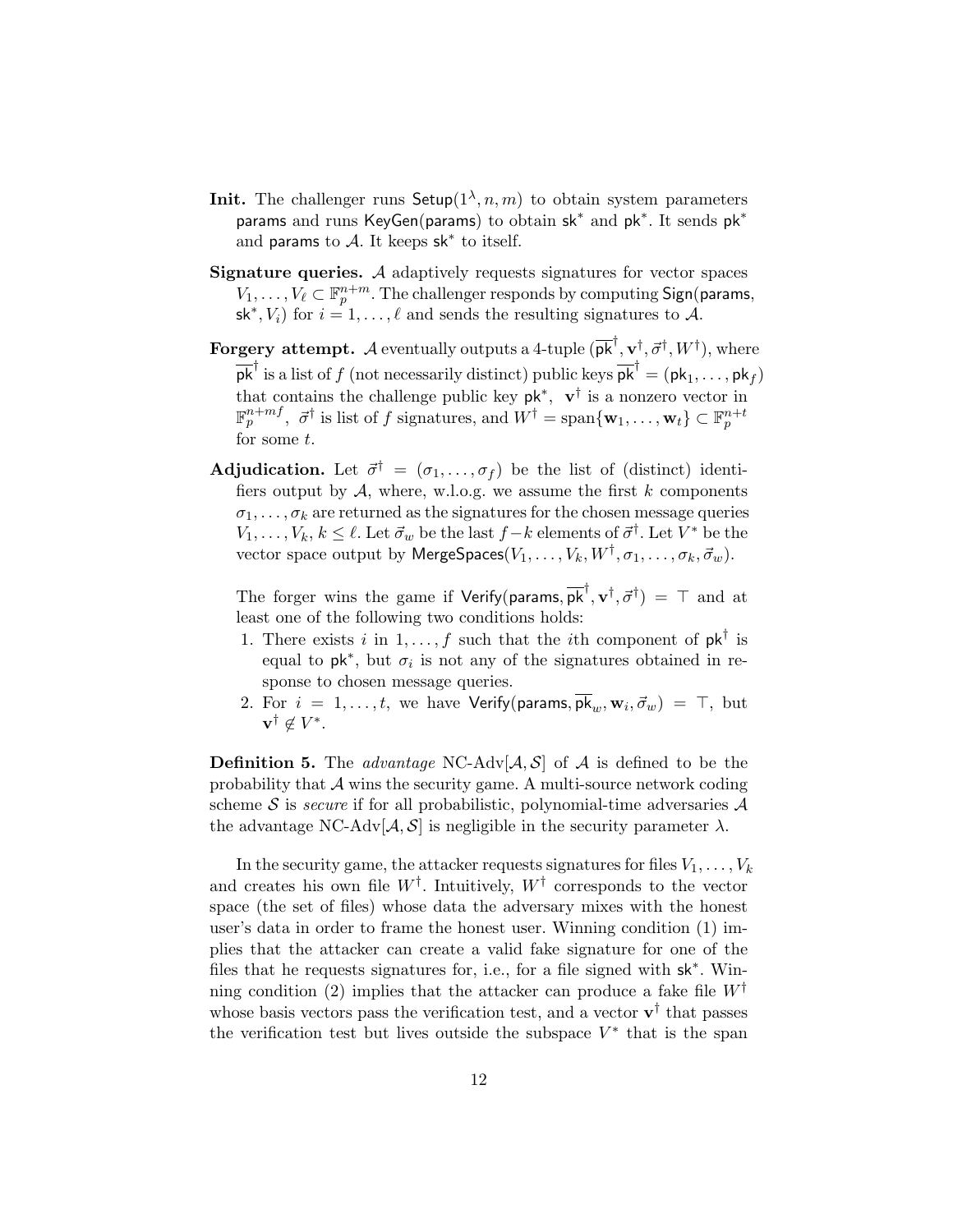of network coding combinations of the files he requested and created. A receiver that decodes the basis vectors of  $W^{\dagger}$  together with the vector  $\mathbf{v}^{\dagger}$ will be fooled into accepting a vector from the user with public key pk<sup>∗</sup> that this user never sent.

Implied properties. The security model implies that even given the secret key sk, no PPT adversary can construct distinct vector spaces  $V_1, V_2 \in \mathbb{F}_p^{n+m}$  such that  $\mathsf{Sign}(\mathsf{params}, \mathsf{sk}, V_1) = \mathsf{Sign}(\mathsf{params}, \mathsf{sk}, V_2)$ . Note, however, that this is no ordinary collision resistance property. During signature verification the vector space  $V$  is not available and therefore the Verify algorithm must validate the signature given only  $y \in V$ .

This collision resistance property is crucial during decoding. The decoder collects all incoming packets with a specific identifier into a full rank matrix and runs the decoding procedure. Collision resistance ensures that all packets with the same signature belong to the same vector space.

To see that this collision resistance property follows from our definition, it is not difficult to give a generic attack that works on any scheme for which this property is not satisfied. The attack, in fact, is essentially the same as the attack presented in Section 3.1.

The vector space  $W^{\dagger}$ . Recall that the forgery attempt by the adversary consists of the 4-tuple  $(\overline{\mathsf{pk}}^{\dagger}, \mathbf{v}^{\dagger}, \overline{\sigma}^{\dagger}, W^{\dagger})$  where  $\overline{\mathsf{pk}}^{\dagger}$  is a vector of public keys containing the challenge public key pk<sup>∗</sup> . The other public keys in the vector  $\overline{pk}^{\dagger}$  are invented by the adversary and it is therefore possible that the adversary knows the corresponding private keys.

The vector  $\mathbf{v}^{\dagger}$  and the signature  $\vec{\sigma}^{\dagger}$  are the adversary's existential forgery. Suppose that  $(v^{\dagger}, \vec{\sigma}^{\dagger})$  verify as a valid vector-signature pair with respect to  $\overline{pk}^{\dagger}$ . We require the adversary to output the vector space  $W^{\dagger}$  to prove that he is capable of exploiting  $\mathbf{v}^{\dagger}$  to fool a recipient to incorrectly accept a vector from the single honest sender. To fool the recipient, the attacker can generate valid vector-signature pairs for all basis vectors of  $W^{\dagger}$  using the secret keys at his disposal. Since all these vectors have valid signatures, a recipient might try to decode the basis of  $W^{\dagger}$  along with the vector  $\mathbf{v}^{\dagger}$ . If  $\mathbf{v}^{\dagger} \notin V^*$ , after decoding this set of vectors (i.e. after subtracting from  $\mathbf{v}^{\dagger}$  the projection of  $\mathbf{v}^{\dagger}$  onto  $W^{\dagger}$ ), the recipient obtains a vector u that he believes came from the honest sender, but which the honest sender never sent since **u** is not in MergeSpaces( $V_1, \ldots, V_k, \sigma_1, \ldots, \sigma_k$ ).

Hence, if the attacker is capable of producing a forgery for which condition (2) of adjudication holds, then an adversary can fool a recipient by sending it a sequence of properly signed vectors. We would like to require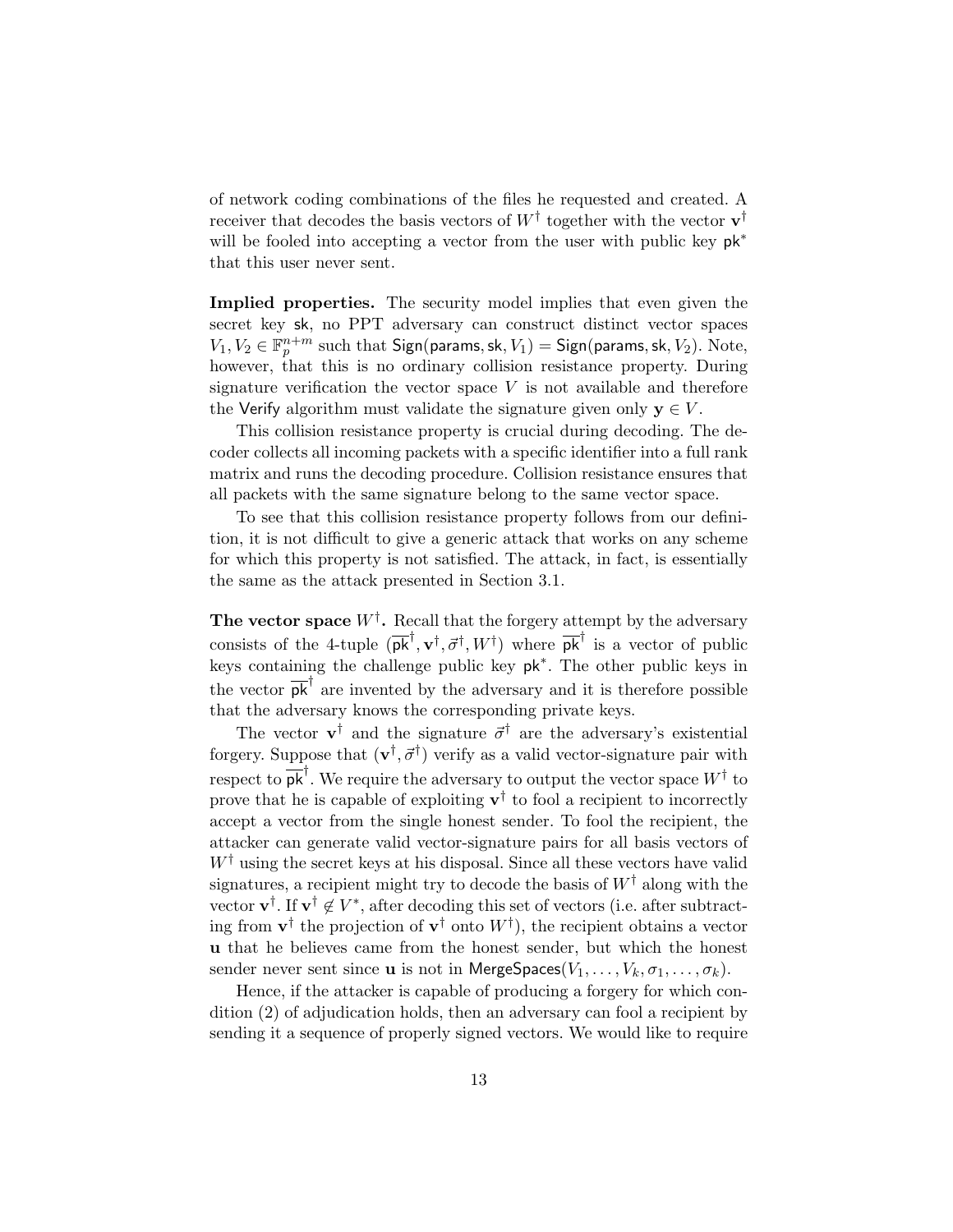that for a secure signature scheme it should be impossible to produce a valid forgery where  $\mathbf{v}^{\dagger} \notin V^*$ . Unfortunately, this strong requirement appears to be unsatisfiable. We therefore weaken it to require that  $\mathbf{v}^{\dagger} \notin V^*$ only when there is a possibility that the vectors in  $W^{\dagger}$  will be jointly decoded with  $\mathbf{v}^\dagger$ , namely when Verify(params,  $\overline{\mathsf{pk}}_w, \mathbf{w}_i, \vec{\sigma}_w) = \top$  for all basis vectors  $\mathbf{w}_i$  of  $W^{\dagger}$ . This is an acceptable weakening of the security requirement since the decoder will never group together vectors with different identifiers. In Section 5 we show that the resulting definition is satisfiable.

We note that requiring the adversary to output  $W^{\dagger}$  is analogous to the security model of aggregate signatures [5] where the attacker outputs an aggregate signature from s public keys, where  $s - 1$  of them are invented by the attacker. Moreover, the attacker must output the list of  $s - 1$ messages that went into the aggregate forgery, for each of the public keys the attacker invented. Our vector space  $W^{\dagger}$  plays the same role as the  $s - 1$  messages in the aggregate forgery.

## 5 Construction of a Multi-source Signature Scheme

In this section, we construct an explicit multi-source network coding signature scheme satisfying Definition 4. In order to give a generic construction, we first define an auxiliary primitive called vector hash. This primitive captures the properties of the homomorphic hashes used by Krohn et al. [17] that are necessary for secure signatures.

#### 5.1 Vector Hashes

A vector hash consists of three algorithms, Setup, Hash,Test, with the following properties:

- HashSetup( $1^{\lambda}, n$ ): Input: unary representation of a security parameter  $\lambda$ and dimension of the data space  $n$ . Output: public parameters  $pp$ .
- Hash(pp, v): Input: public parameters pp and a vector  $\mathbf{v} \in \mathbb{F}_p^n$ . Output: hash  $h$  of the vector **v**. We require that this algorithm be deterministic.
- Test(pp,  $\mathbf{y}, \overline{\beta}, \mathbf{h}$ ): Input: Public parameters pp, a vector  $\mathbf{y} \in \mathbb{F}_p^n$ , a vector of coefficients  $\overline{\beta} \in \mathbb{F}_p^m$  and a vector of m hash values **h**. Output:  $\top$ (true) or  $\perp$  (false).

Let **h** be a set of hashes of a basis  $\mathbf{v}_1, \ldots, \mathbf{v}_m$  of a vector space V. Intuitively, we want the Test algorithm to tell us whether y was constructed correctly from the basis, i.e., whether  $\mathbf{y} = \sum \beta_i \mathbf{v}_i$ . This means that Test should output  $\top$  whenever **y** is constructed correctly, and it should be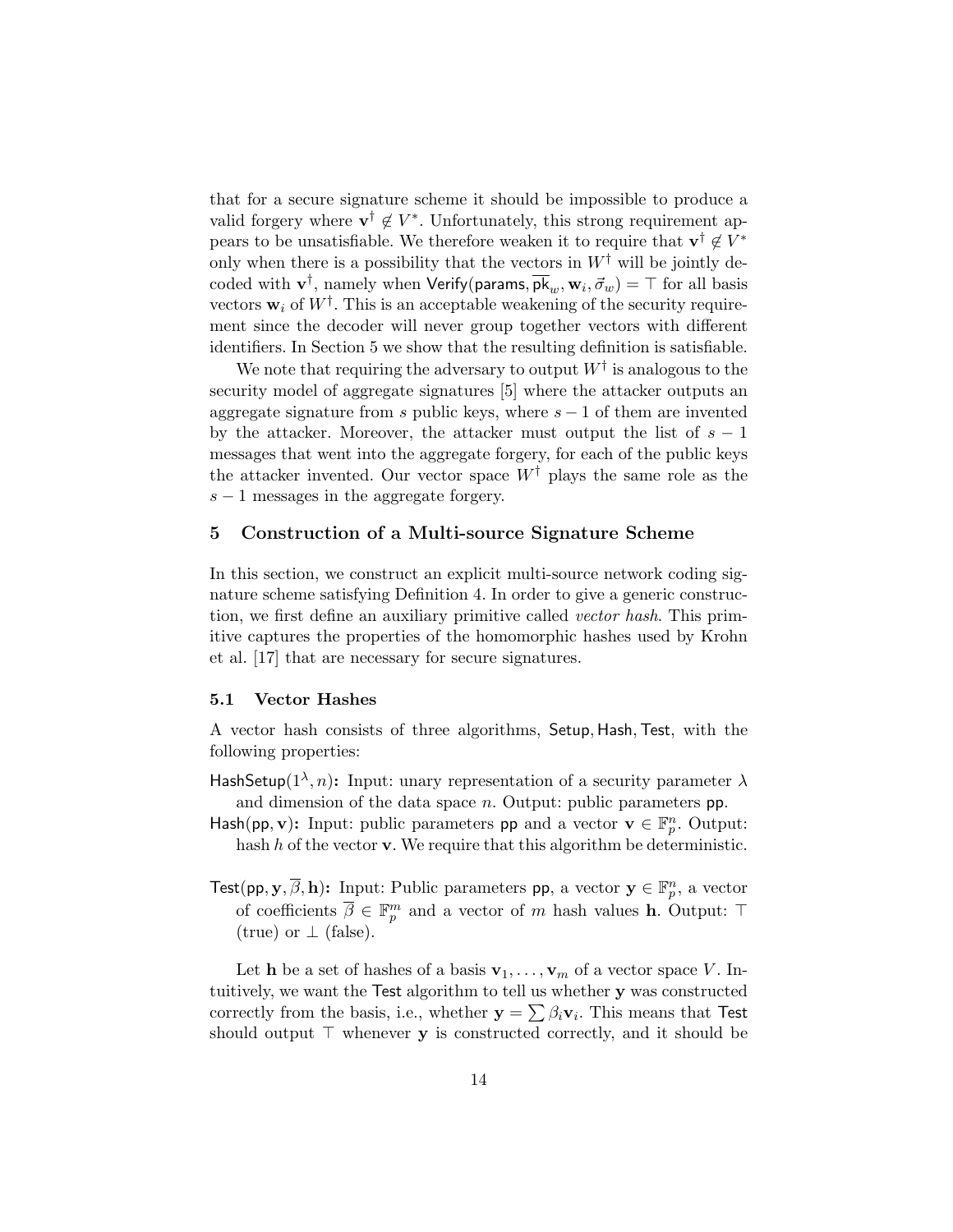difficult for an adversary to find a vector  $y \notin V$  and a  $\overline{\beta}$  such that Test outputs  $\top$ . We now formalize these correctness and security conditions.

Correctness. For correctness, we require the following for all public  $\text{parameters } \mathsf{pp} \leftarrow \mathsf{HashSetup}(1^\lambda)$ :

- 1. For all  $\mathbf{v} \in \mathbb{F}_p^n$ , if  $h \leftarrow$  Hash(pp,  $\mathbf{v}$ ) then we have Test(pp,  $\mathbf{v}, 1, h$ ) = T.
- 2. Let  $\mathbf{v} \in \mathbb{F}_p^n$ , let  $\overline{\beta} \in \mathbb{F}_p^\ell$  for some  $\ell$ , and let **h** be a list of hashes of length  $\ell$ . Fix  $i \in \{0, \ldots, \ell\}$ , let  $\overline{\beta}' \in \mathbb{F}_p^{\ell+1}$  be the vector  $\overline{\beta}$  with a zero inserted between the *i*th and  $(i + 1)$ th place, and let **h'** be the vector **h** with any hash value inserted between the *i*th and  $(i + 1)$ th place. We require that if  $\textsf{Test}(pp, \mathbf{v}, \overline{\beta}, \mathbf{h}) = \top$ , then  $\textsf{Test}(pp, \mathbf{v}, \overline{\beta}', \mathbf{h}') = \top$ .
- 3. Let  $\mathbf{v}_1, \mathbf{v}_2 \in \mathbb{F}_p^n$ , let  $\overline{\beta}_1, \overline{\beta}_2 \in \mathbb{F}_p^\ell$  for some  $\ell$ , let **h** be a list of hashes of length  $\ell$ . Let  $a, b \in \mathbb{F}_p$ , let  $y = a\mathbf{v}_1 + b\mathbf{v}_2$ , and  $\overline{\beta} = a\overline{\beta}_1 + b\overline{\beta}_2$ . We require that if  $\mathsf{Test}(\mathsf{pp}, \mathbf{v}_i, \beta_i, \mathbf{h}) = \top$  for  $i = 1, 2$  then  $\mathsf{Test}(\mathsf{pp}, \mathbf{y}, \beta, \mathbf{h}) = \top$ .

**Security.** Let  $V\mathcal{H} =$  (HashSetup, Hash, Test) be a vector hash. Let A be a PPT algorithm that takes as input public parameters  $pp \leftarrow$  HashSetup $(1^{\lambda}, n)$ and outputs a vector  $\mathbf{v}^* \in \mathbb{F}_p^n$ , an *m*-dimensional vector space  $V \subset \mathbb{F}_p^n$ (for some m) represented as basis vectors  $\mathbf{v}_1, \ldots, \mathbf{v}_m$ , an m-tuple of coefficients  $\beta$ , and a vector of hashes  $\mathbf{h} = (h_1, \ldots, h_m)$ .

**Definition 6.** With notation as above, we say that  $\mathcal A$  breaks the vector hash scheme  $\mathcal{V}\mathcal{H}$  if  $\mathbf{v}^*\not\in V,$  Test $(\mathsf{pp},\mathbf{v}^*,\overline{\beta},\mathbf{h})=\top,$  and Test $(\mathsf{pp},\hat{\mathbf{v}}_i,\mathbf{e}_i,h_i)=$  $\top$  for  $i = 1, \ldots, m$ . (Recall that  $\hat{\mathbf{v}}_i$  is the data component of  $\mathbf{v}_i$ .) We define the *advantage* Hash-Adv $[\mathcal{A}, \mathcal{V}\mathcal{H}]$  of  $\mathcal A$  to be the probability that  $\mathcal A$  breaks  $V\mathcal{H}$ . We say that a vector hash  $V\mathcal{H}$  is secure if for all PPT algorithms  $\mathcal{A}$ the advantage Hash-Adv $[\mathcal{A}, \mathcal{V}\mathcal{H}]$  is negligible in the security parameter  $\lambda$ .

In the full paper [2] we give an example vector hash using a finite cyclic group  $G$  of order p. This vector hash is secure if the discrete logarithm problem is infeasible in G.

#### 5.2 The Construction

For this construction, we use as a black box a vector hash as defined in Section 5.1.

 ${\bf Signature\;\;scheme\;\; \mathcal{NS}\rm: \;\; Let \;\mathcal{VH}\;=\; (HashSetup_h,Hash_h, Test_h)\;\; be\;\; a}$ vector hash and let  $\mathcal{S} = (\mathsf{Setup}_s, \mathsf{KeyGen}_s, \mathsf{Sign}_s, \mathsf{Verify}_s)$  be a signature scheme for signing messages in  $\{0,1\}^*$ . Our network coding signature scheme is as follows: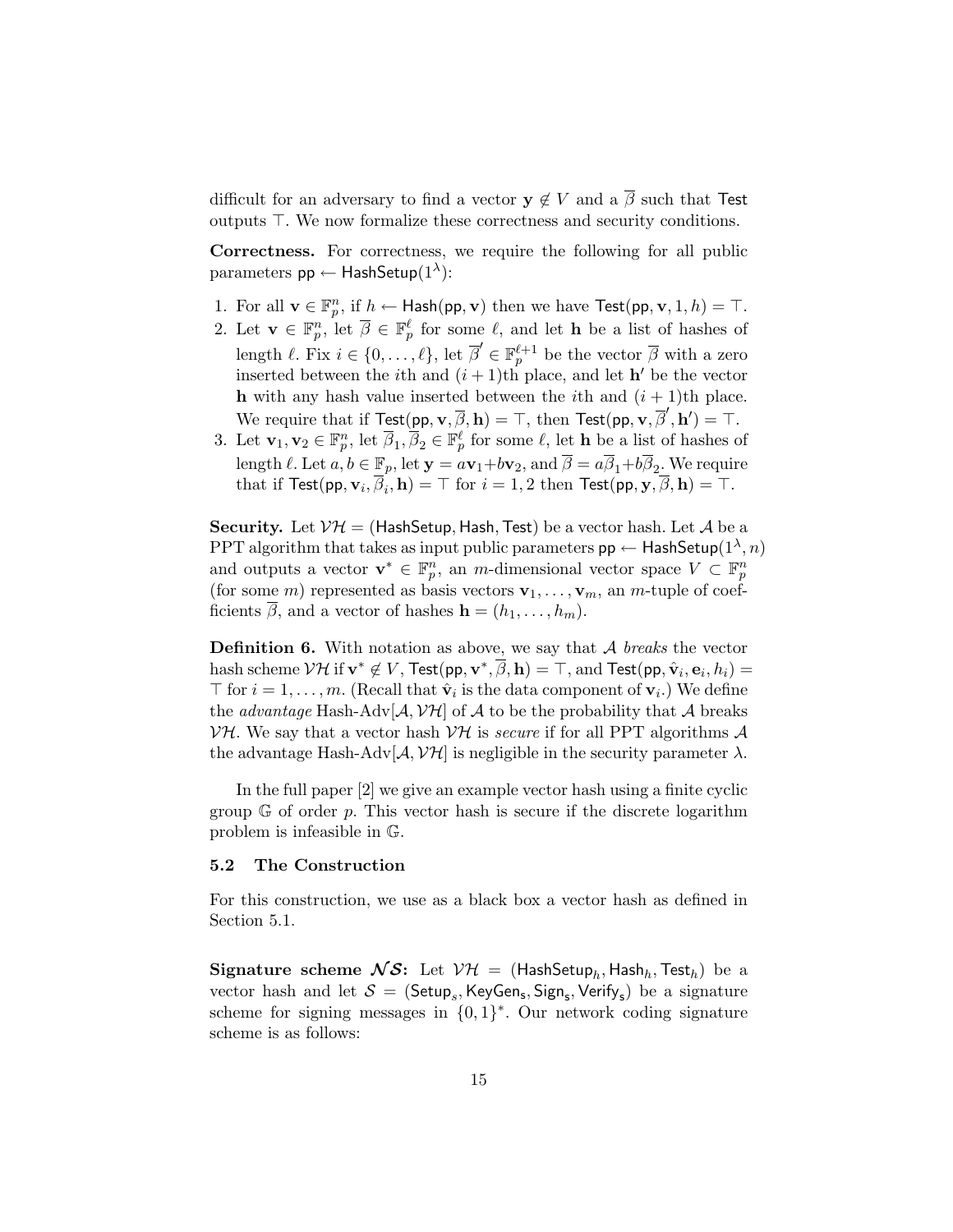- $\mathsf{Setup}(1^\lambda,n,m)$ : Run Hash $\mathsf{Setup}_h(1^\lambda,n)$  to obtain hash parameters and Setup<sub>s</sub>(1<sup> $\lambda$ </sup>) to obtain signature parameters. Let params contain m, n, and the outputs of these algorithms.
- KeyGen(params): Run KeyGen<sub>s</sub> to obtain public key pk and the private key sk. Output (pk,sk).
- $\mathsf{Sign}(\mathsf{params}, \mathsf{sk}, \{\mathbf{v}_1, \dots, \mathbf{v}_m\})\text{: } \text{ For } i = 1, \dots, m, \text{ set } h_i := \mathsf{Hash}_h(\mathsf{params}, \hat{\mathbf{v}}_i).$ Set  $\mathbf{h} = (h_1, \ldots, h_m)$ ,  $\eta := \mathsf{Sign}_s(\mathsf{sk}, \mathbf{h})$ , and  $\sigma := (\mathbf{h}, \eta)$ . Output  $\sigma$ .

 $\mathsf{Combine}\big(\mathsf{params}, (\mathbf{v}_1, \vec{\sigma}_1, \overline{\mathsf{pk}}_1, a_1), \ (\mathbf{v}_2, \vec{\sigma}_2, \overline{\mathsf{pk}}_2, a_2)\big)$ :

- 1. Let  $\vec{\sigma}', \mathbf{v}'_1, \mathbf{v}'_2 := \text{Merge}(\vec{\sigma}_1, \vec{\sigma}_2, \mathbf{v}_1, \mathbf{v}_2).$
- 2. To create a list  $\overline{pk}'$ , do:
	- For j in  $1, \ldots, k = |\vec{\sigma}|$ , if the jth element of  $\vec{\sigma}$  is the kth element of  $\vec{\sigma}_i$  for  $i \in \{1,2\}$ , then the *j*th element of  $\overline{pk}'$  is the *k*th element of  $\mathsf{pk}_{i}$ .
- 3. Output  $\vec{\sigma}'$  and  $\vec{pk}'$ .

Verify(params,  $\overline{pk}, y, \overline{\sigma}$ ): Interpret  $\overline{\sigma}$  as a list of f signatures where each  $\sigma_i = (\mathbf{h}_i, \eta_i)$ . Write  $\mathbf{H} = (\mathbf{h}_1, \dots, \mathbf{h}_f)$ . Do the following:

- 1. For *i* in  $1, \ldots, f$ , compute  $Verify_s(\mathsf{pk}_i, \mathbf{h}_i, \eta_i)$ .
- 2. Compute  $\mathsf{Test}_h(\mathsf{params}, \hat{\mathbf{y}}, \beta_\mathbf{y}, \mathbf{H}).$   $(\text{Recall} \; \beta_\mathbf{y} \; \text{is the augmentation})$ component of y.)
- If all steps output  $\top$ , output  $\top$ ; else output  $\bot$ .

The only difference between the Combine algorithm in our signature scheme and the Merge algorithm of Section 2.1 is that the Combine algorithm also keeps track of the public keys associated with the signatures.

Instead of sending a separate hash signature  $\eta_i$  in each  $\sigma_i$ , we can aggregate these signatures together for space efficiency. In the full paper [2] we describe an instantiation of the system where a signature on f files is of length  $(fm + 1) \log_2 p$  bits. We also prove a lower bound showing that for large values of  $f$  and  $m$  this length is optimal.

Correctness. We verify the correctness conditions of Definition 4.

1. For primitive signatures: Consider a key pair  $(\mathsf{sk}, \mathsf{pk}) \leftarrow \mathsf{KeyGen}(\mathsf{params})$ and a vector space  $V \subset \mathbb{F}_p^{n+m}$  described by a properly augmented basis  $\mathbf{v}_1, \ldots, \mathbf{v}_m$ . Let  $\sigma$  be the output of Sign(params, sk,  $V = {\mathbf{v}_1, \ldots, \mathbf{v}_m}$ ). Interpret the signature  $\sigma$  as  $\sigma = (\mathbf{h}, \eta)$ .

For primitive signatures, there is only one file  $f = 1$ . We examine each step of Verify in turn: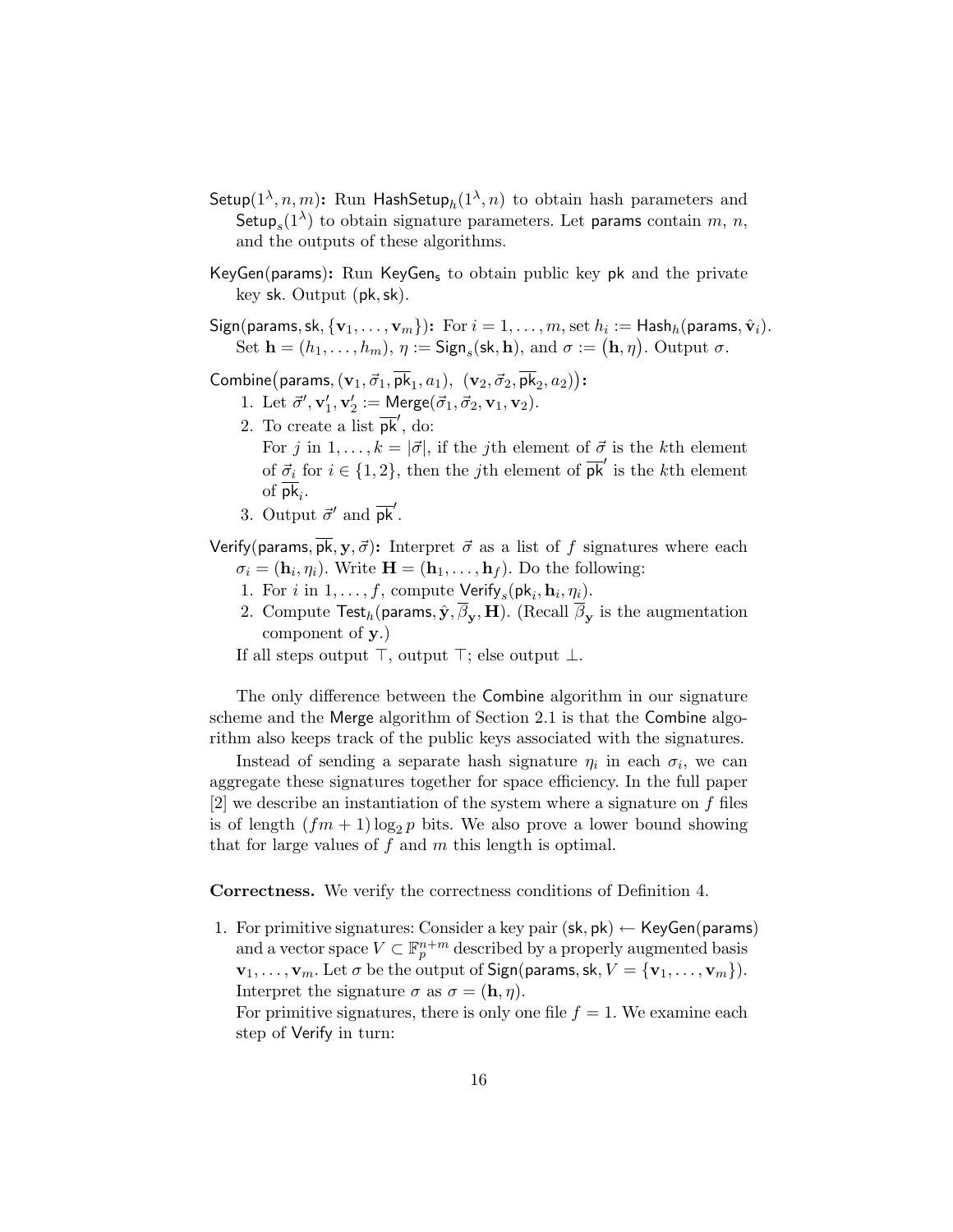- 1. Since  $\eta = \mathsf{Sign}_s(\mathsf{sk}, \mathbf{h})$ , we have  $\mathsf{Verify}_s(\mathsf{pk}, \mathbf{h}, \eta) = \top$  by correctness of  $S$ .
- 2. Since  $h_i = \mathsf{Hash}_h(\mathsf{params}, \hat{\mathbf{v}}_i)$ , and  $\beta_{\mathbf{v}_i}$  is the unit vector  $\mathbf{e}_i$  since we are using a properly augmented basis, correctness conditions (1) and (3) of  $V\mathcal{H}$  imply that  $\mathsf{Test}_h(\mathsf{params}, \hat{\mathbf{v}}_i, \beta_{\mathbf{v}_i}, \mathbf{h}) = \top$ .

It follows that every basis vector  $v_i$  passes the signature verification test, i.e., Verify(params, pk,  $\mathbf{v}_i, \sigma) = \top$  .

2. Recursively, for combined signatures: Consider two lists of public keys  $\mathsf{pk}_1, \mathsf{pk}_2$ , two augmented vectors  $\mathbf{v}_1, \mathbf{v}_2$ , two lists of signatures  $\vec{\sigma}_1, \vec{\sigma}_2$ such that

Verify(params, p $\mathsf{k}_1, \mathbf{v}_1, \vec{\sigma}_1) = \mathsf{Verify}(\mathsf{params}, \mathsf{pk}_2, \mathbf{v}_2, \vec{\sigma}_2) = \top.$  (5.1) Let  $\mathbf{v}'_1, \mathbf{v}'_2, \vec{\sigma}'$  be the output of Merge $(\mathbf{v}_1, \mathbf{v}_2, \vec{\sigma}_1, \vec{\sigma}_2)$  and  $f = |\vec{\sigma}|$ . Let  $H_i$  be the list of all the hash elements in  $\vec{\sigma}_i$  for  $i = 1, 2$ . Let  $a_1, a_2 \in \mathbb{F}_p$  be network combination coefficients, and let  $\mathbf{y} = a_1 \mathbf{v}'_1 + a_2 \mathbf{v}'_2$  $a_2\mathbf{v}'_2$ . Let  $\vec{\sigma}, \overline{\mathsf{pk}}$  be the output of the Combine algorithm on inputs  $({\bf v}_1, \vec{\sigma}_1, {\sf pk}_1, a_1), ({\bf v}_2, \vec{\sigma}_2, {\sf pk}_2, a_2).$ 

Conditions (a) and (b) are now immediate. For (c), we note that in our scheme,  $\sigma'_j = (\mathbf{h}_j, \eta_j)$  for  $j = 1, \ldots, f$ . Let  $\mathbf{H} = (\mathbf{h}_1, \ldots, \mathbf{h}_f)$ . We examine each step of the Verify algorithm:

- 1. By the assumption (5.1) and the way we have set up the correspondence between indices of  $\overline{\mathsf{pk}}$  and  $\vec{\sigma}$ , we have  $\mathsf{Verify}_s(\mathsf{pk}_j, \mathbf{h}_j, \eta_j) = \top$ for j in  $1, \ldots, f$ .
- 2. By assumption (5.1) we know that  $\mathsf{Test}_h(\mathsf{params}, \hat{\mathbf{v}}_i, \overline{\beta}_{\mathbf{v}_i}, \mathbf{H}_i) = \top$ for  $i = 1, 2$ . By correctness property (2) of  $V\mathcal{H}$ , for  $i = 1, 2$  we have  $\mathsf{Test}_h(\mathsf{params}, \hat{\mathbf{v}}_i', \overline{\beta}_{\mathbf{v}_i'}, \mathbf{H}) = \top.$  Then, by correctness property (3) of  $\mathcal{VH}$ , we have  $\mathsf{Test}_h(\mathsf{params}, \hat{\mathbf{y}}, \overline{\beta}_\mathbf{y}, \mathbf{H}) = \top.$

Thus, we have that  $Verify(params, \overline{pk}', y, \overline{\vec{\sigma}}) = \top$ .

We have the following security theorem; the proof is in the full paper [2].

**Theorem 7.** The network coding signature scheme  $NS$  is secure assuming that  $VH$  is a secure vector hash, and assuming S is a secure signature scheme.

## References

- 1. S. Agrawal and D. Boneh. Homomorphic MACs: MAC-based integrity for network coding. In Proceedings of ACNS '09, volume 5536 of LNCS. Springer, 2009.
- 2. S. Agrawal, D. Boneh, X. Boyen, and D. M. Freeman. Preventing pollution attacks in multi-source network coding. Cryptology ePrint Archive, 2010. Full version of this paper, available at http://eprint.iacr.org.